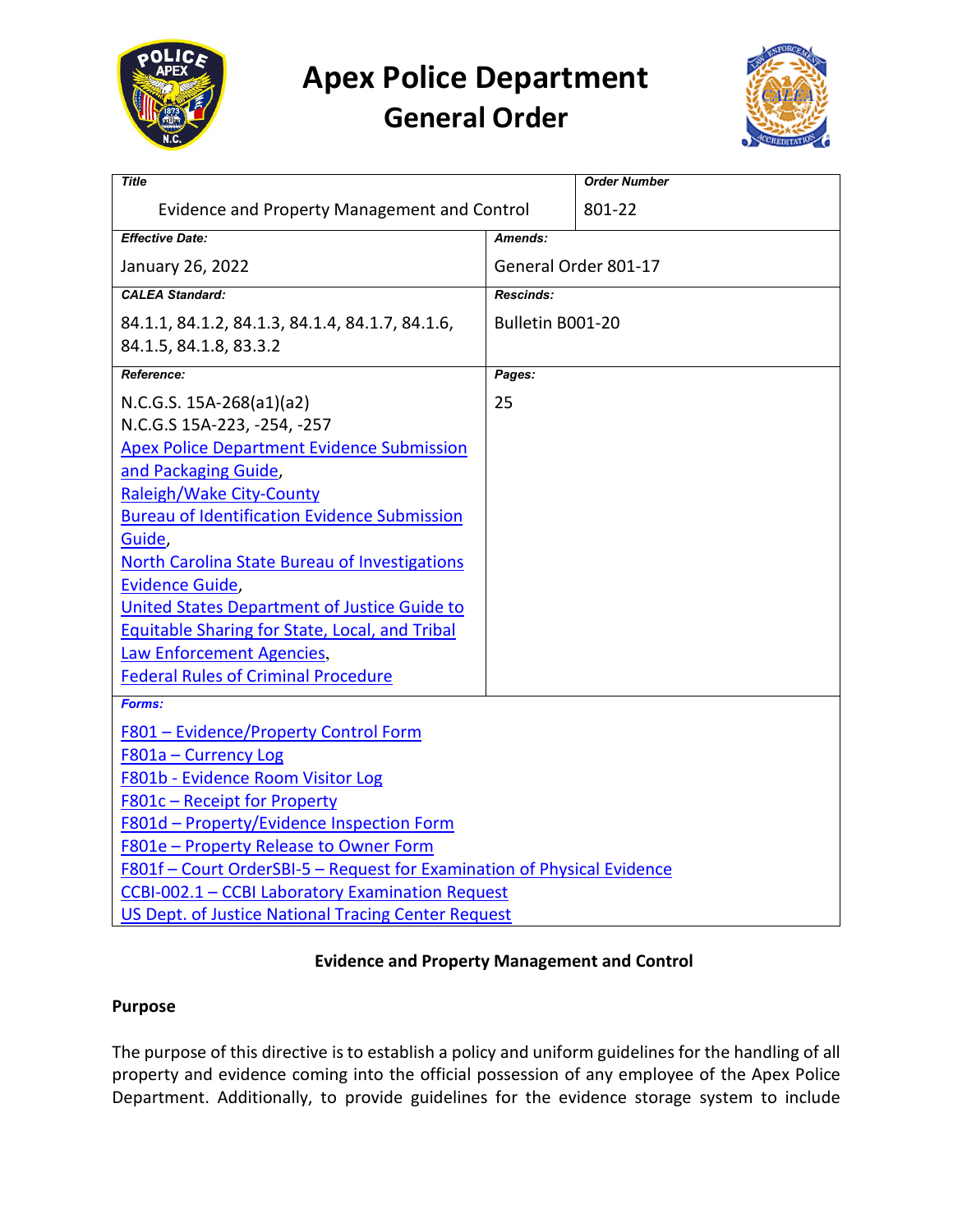processing, recording, storing, releasing, and disposing of physical evidence and property in accordance with federal and state laws; to establish standard evidence, found property, and confiscated property handling procedures; and to define the duties and responsibilities of all employees involved in the evidence collection and preservation process.

#### **Policy**

It is the policy of the Apex Police Department (APD) that all property which is found, confiscated, comes into the official possession of the department, or is otherwise obtained by any employee, while acting in an official capacity, be reported to the department's Property and Evidence function. Employees are not authorized to destroy, retain, or otherwise dispose of any item of property that has come into their custody or possession except as outlined in this General Order and permitted by applicable law, statute, regulation, or any other written directive. All employees are responsible for the collection, preservation, and proper handling of physical evidence and found property.

#### **Definitions**

*Audit –* A documented accounting of high-risk items (i.e., cash, precious metals, jewelry, firearms, and drugs) and other non-agency property to establish that all property is accounted for and records can reasonably be assumed correct. (SOURCE: CALEA)

*Chain of Custody –* The continuity of the custody of physical evidence from the time of original collection to the final disposal.

*Confiscated Property –* Any seized item of property that does not meet the criteria for evidence or found property but is suspected of being illegally or improperly possessed.

*Evidence –* Any item which may be or is intended for use in court, is related to a case under investigation, and can be considered the fruits of a crime or is suspected of being linked to criminal activity.

*Evidence Clerk –* An employee of the department so designated by job description or responsibility as having control over the department's Property and Evidence function. When applicable, the term also includes the Limited Service Employee Evidence Clerk and/or the Alternate Evidence Clerk.

*Found Property –* Any item of property received by an employee with the intent to return the property to the rightful owner, whether or not the owner's identity is known.

*Inspection* – A careful and critical examination; a formal review of all components of a particular requirement and an examination of their application. (SOURCE: CALEA)

*Inventory* – A detailed itemized list of agency-controlled property in the possession of the agency, which includes a definition of what is to be itemized and a written certification by the person conducting the listing. (SOURCE: CALEA)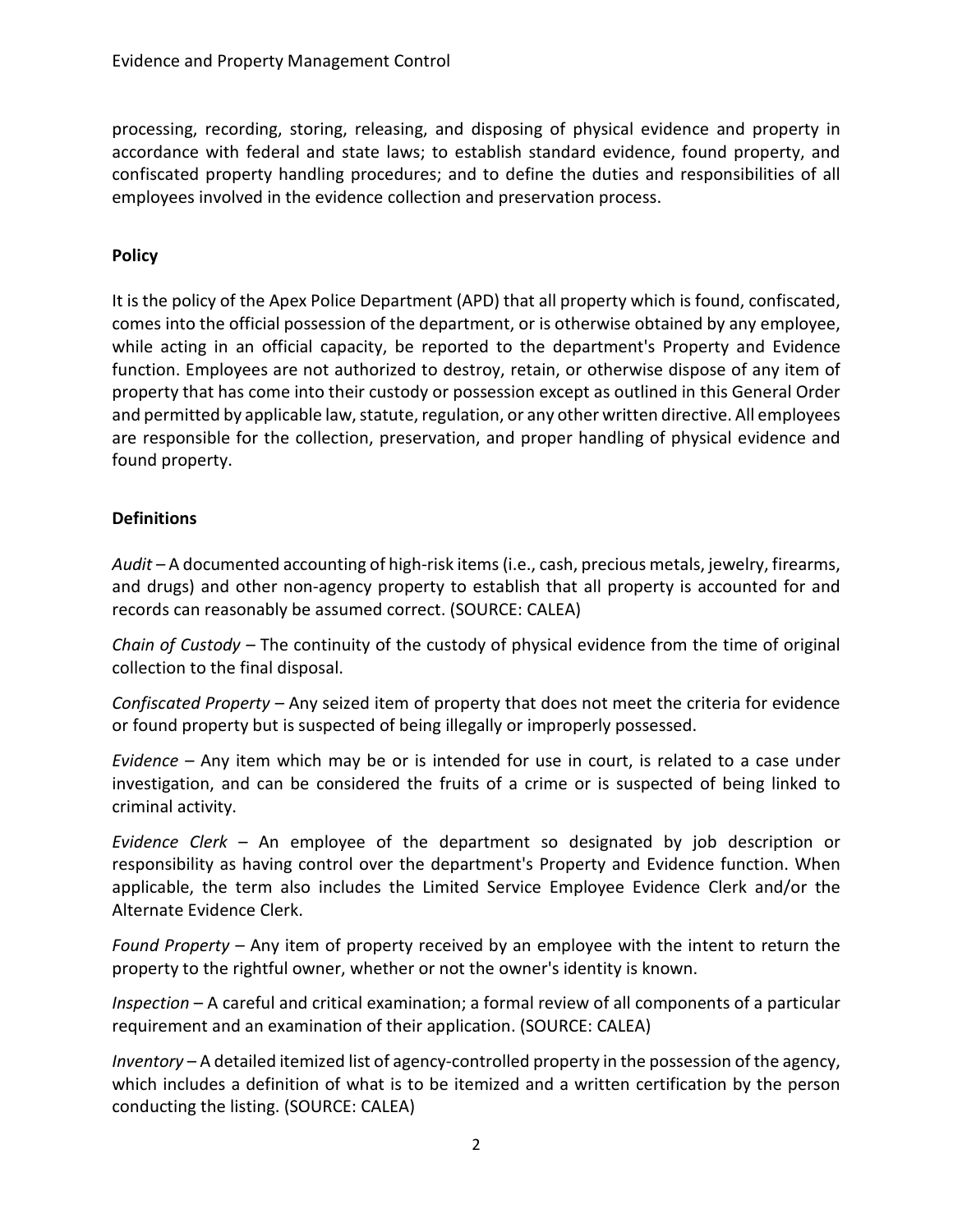*Property and Evidence Facility –* A designated room, building, lot, or area under the exclusive control of the Evidence Clerk and used for the secure storage of any property or evidence that comes into the official custody of the department.

#### **Procedures**

- 1. Employees collecting evidence, confiscated, found, surrendered, or any other type of property are responsible for complying with all applicable procedures up to and including the final disposition of property.
- 2. Once the property is received and accepted by the Evidence Clerk, he/she is responsible for the custody, control, and accountability of all property and evidence.

#### **Property and Evidence Storage Facilities** (84.1.2)

- 1. The following are designated department Property and Evidence facilities:
	- Property/Evidence Processing Room 154 and the areas within this storage area
	- Property/Evidence Storage Lockers—Located in the hallway outside Room 154- Property/Evidence Processing Room
	- Property/Evidence Refrigerator—Located in the hallway outside Room 154- Property/Evidence Processing Room
	- Property/Evidence Drop Rooms A and B (Room 10) —Located in the Sally Port Area of the main police facility
	- Property/Evidence Storage Room 09—Located in the basement level of the main police facility
	- Property/Evidence Storage Building—Located outside the main police facility
	- Property/Evidence Impound Lot and Storage Building Information redacted pursuant to N.C. General Statute 132 - Public Records.
	- Temporary Property and Evidence Storage—Located within the Criminal Investigations Division (CID)
	- Any other area so designated by the Evidence Clerk, Administrative Division Commander, Deputy Chief of Police, or Chief of Police that is secured and under the control of the Property and Evidence function

#### **General**

- 1. All seized and/or acceptance of property will be completed in accordance with this General Order and applicable policies, procedures, statutes, written directives, and other regulations.
	- When property is seized during a search warrant, form AOC-CR-206 will be left with the property owner, an individual in control of the property, or at residence pursuant to Federal Rule 41 Search and Seizure "*Executing and Returning the Warrant*" Section C and any NC applicable guidelines.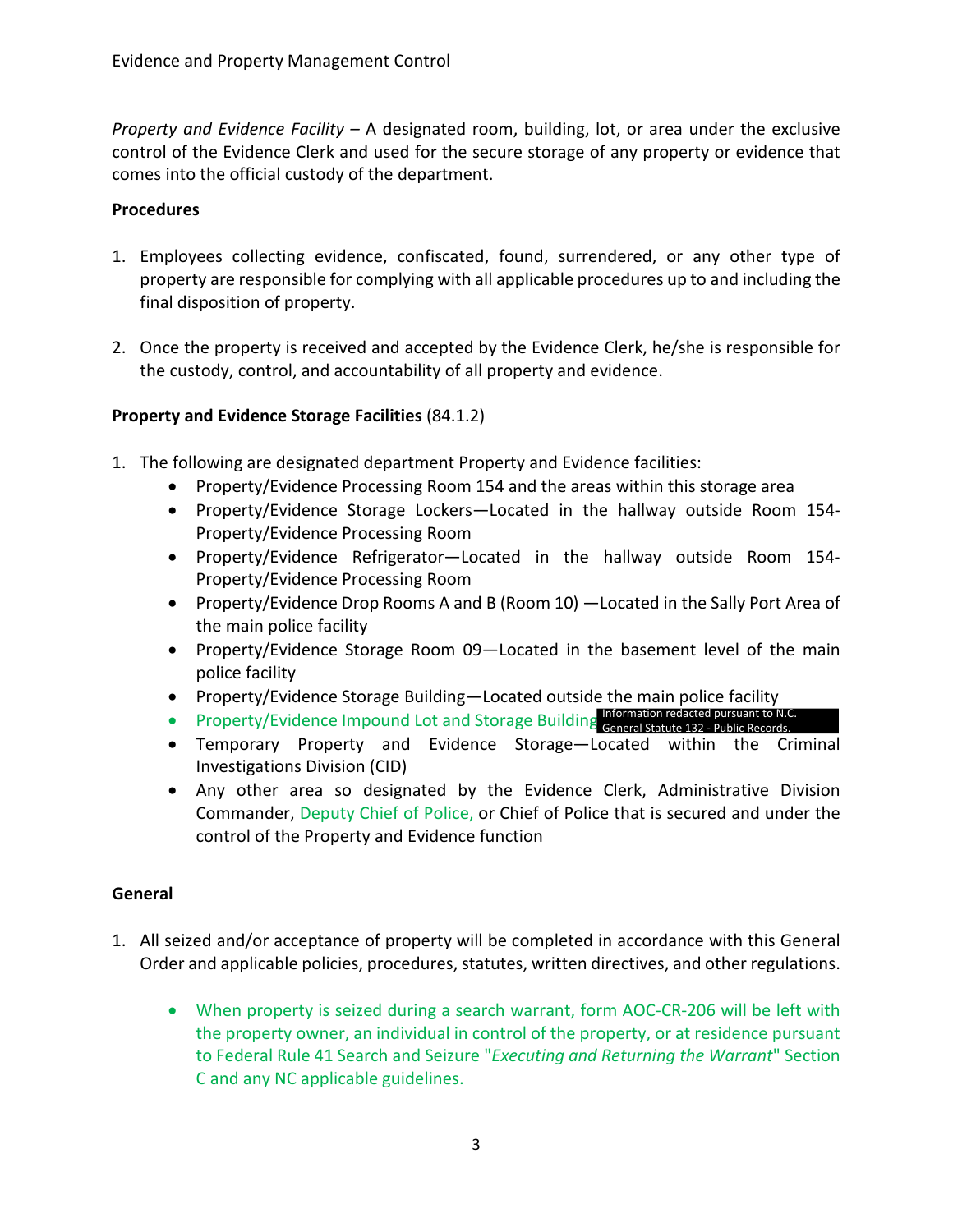- 2. All property will be safely kept in designated and secured departmental Property and Evidence storage areas. (SOURCE: NCGS 15-11.1)
- 3. Whenever an employee takes possession of property or evidence, as a result of an official act, form F801 – *Evidence/Property Control Form* or electronic Property and Evidence Voucher will be completed fully.
	- The electronic Property and Evidence Voucher is completed in OSMCT/Mobile (MFR) and is the preferred method of recording property and evidence items.
		- $\triangleright$  The electronic Property and Evidence Voucher will be used the same way as outlined in this General Order as form F801 – *Evidence/Property Control Form*
	- All property will be turned into the department's Property and Evidence function through a designated Property and Evidence facility, or if available directly, to the Evidence Clerk before the end of the officer's tour of duty.
	- Form F801 *Evidence/Property Control Form* or electronic Property and Evidence Voucher is required for all property and evidence taken into official custody, including those cases when the department does not store property (i.e., investigating officer returns property directly to the owner); with exceptions as noted below:
		- $\triangleright$  When an officer seizes a driver's license or a registration plate pursuant to a "Pick Up Order" of the North Carolina Department of Motor Vehicles (DMV); in which case form DL-53A *– Law Enforcement Acknowledgement/Receipt for NC License/Registration Plate* will be completed
		- $\triangleright$  When an officer takes found property into custody and returns it directly to the rightful owner before going off duty; in which case form F801c – *Receipt for Property* will be completed
		- $\triangleright$  When an alcoholic beverage is to be destroyed under the guidelines approved by this General Order and [General Order 802 – Collection and Preservation of](https://powerdms.com/link/APEXPD/document/?id=448884) [Evidence;](https://powerdms.com/link/APEXPD/document/?id=448884) in which case the officer will complete and note the destruction
- 4. Incomplete or inaccurate property documentation or submitted evidence will be referred back to the officer for correction.
- 5. All items recorded on form F801 *Evidence/Property Control Form* electronic Property and Evidence Voucher will be numbered consecutively and described in sufficient detail to make the items readily identifiable.
- 6. Prior to turning in any found property, the officer will attempt to return the property to the rightful owner. If there is any question about the ownership of any property, the officer will advise his/her immediate supervisor. (84.1.1 (f))
- 7. When property is released to a known owner, the person accepting custody of the property will sign the completed F801c – *Receipt of Property* in the appropriate space. The form will then be forwarded to the Evidence Clerk.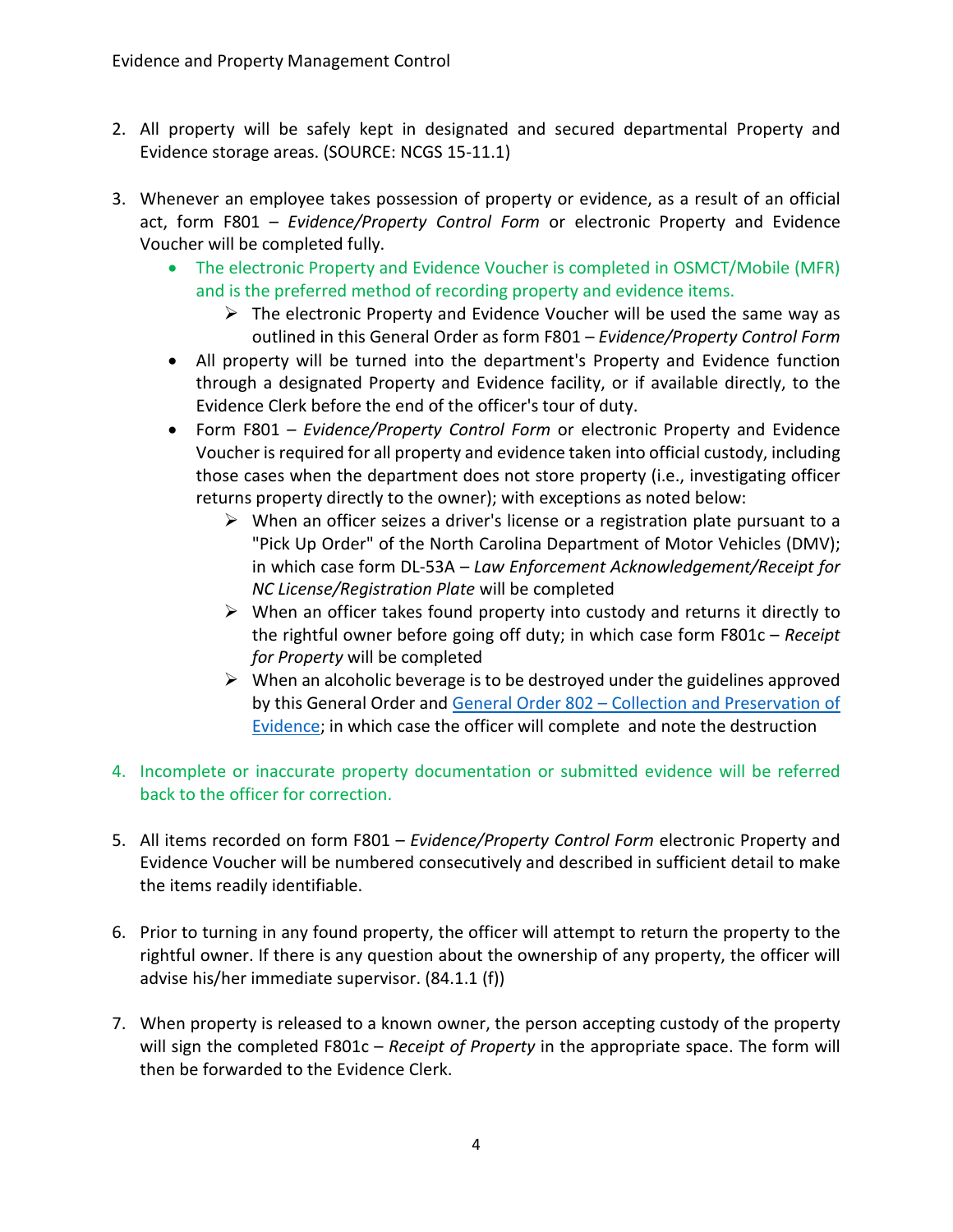- **NOTE:** This form may also be used as a receipt for found or confiscated property.
- 8. All persons involved in the chain of custody will sign and date (including the time) all appropriate forms for proper accountability of the property.
- 9. Any transfer of custody of physical evidence while in the field will be documented in the Incident Report, form F801 – *Evidence/Property Control Form* electronic Property and Evidence Voucher, or any other form appropriate to the case.
	- The Evidence Clerk will inform the officer of any needed corrections.
	- The officer will make any necessary corrections by the end of his/her shift upon receipt of the correction notice.

#### **Temporary Property and Evidence Storage**

- 1. Temporary property and evidence storage may be kept within the CID for use by division personnel only.
	- **NOTE:** The designated storage area must be in a secure area with access limited to authorized personnel. (84.1.2)
- 2. The CID Commander is responsible for the supervision, security, and control of the temporary storage.
	- **NOTE:** The CID Commander must approve the storage location and method.
- 3. If a need arises, a detective may temporarily place property and evidence within the approved temporary storage while conducting interviews, executing search warrants, and other official duties.
- 4. Detective's responsibilities:
	- Seek approval from a division supervisor before temporarily placing property and evidence within the temporary storage
	- Ensure the property and evidence is secured within the temporary storage
	- Submit the property and evidence to the department's Property and Evidence function, complete the appropriate forms, and document such in the Records Management System (RMS) as outlined in this General Order
		- $\triangleright$  Under no circumstances may property and evidence be left within the temporary storage past the detective's tour-of-duty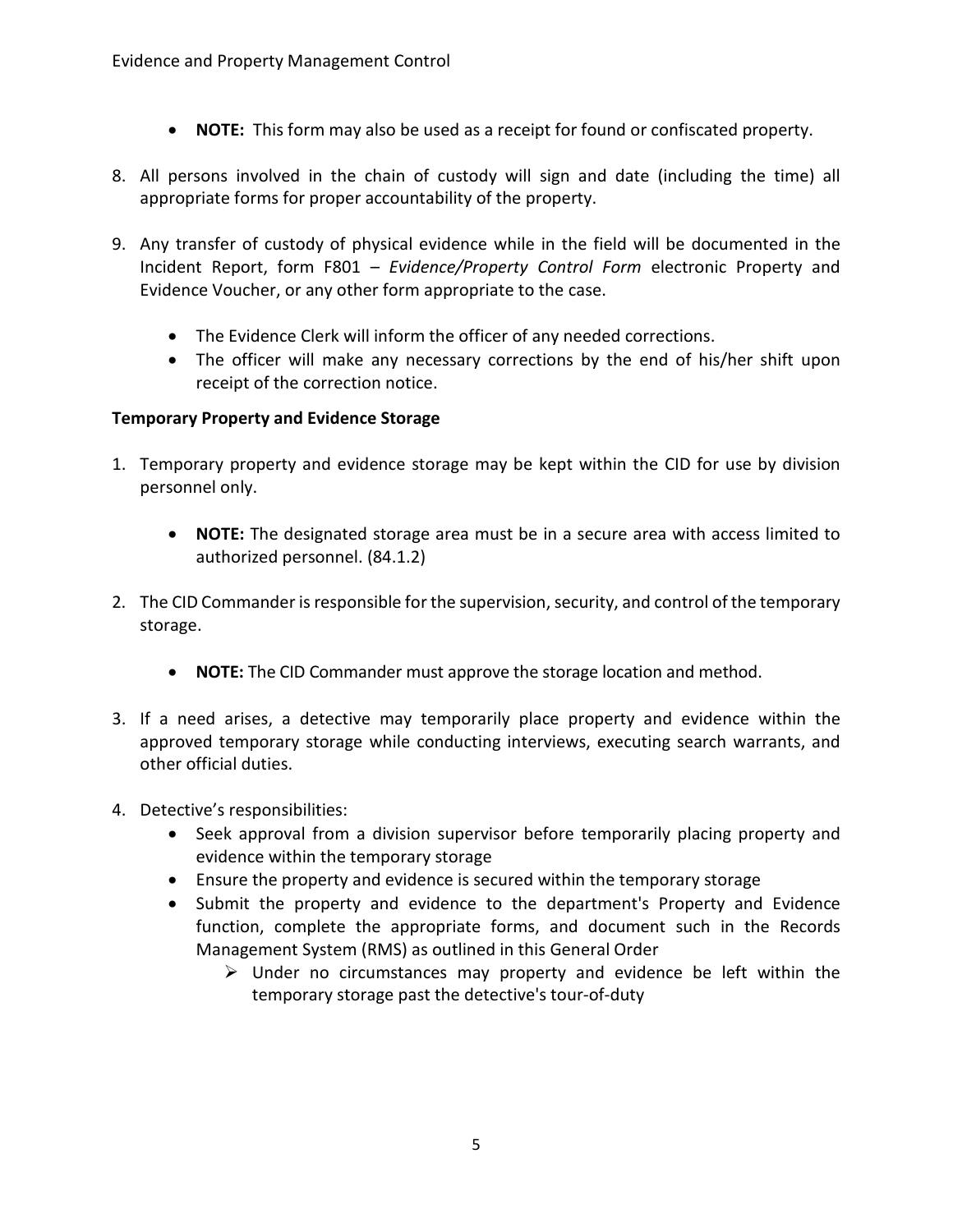## **Property and Evidence Management and Control**

- 1. The Property and Evidence function of the department is the responsibility of the Administrative Division and under the supervision and control of the Administrative Division Commander.
- 2. All Evidence Clerks will be selected through a hiring process. (**NOTE**: The Chief of Police may designate the Administrative Division Commander as the alternate Evidence Clerk when necessary and will disseminate such information to departmental personnel using a Personnel Order or Bulletin.) All Evidence Clerks (including any identified alternates) will have the duty and responsibility for:
	- Accountability, preservation, chain of custody, and final disposition of all property and evidence submitted
	- Maintenance of all Property and Evidence facilities
	- Documentation of all activities related to each item of property and evidence under his/her control from receipt through final disposition
	- Testimony on the chain of custody and procedures used
	- Security of and preventing unauthorized persons from entering any Property and Evidence facilitiy
	- Releasing and disposing of all property and evidence in accordance with this General Order and applicable statutes
	- Submittal of all evidence that requires examination and/or processing to the appropriate lab or facility, maintaining proper record keeping and chain of custody, and routing all lab reports to the appropriate person as needed
	- Reporting to the Property and Evidence facility during off-duty hours to assist with the securing of any property or evidence
	- Logging of authorized visitors into the Property and Evidence secure areas
	- Completing a monthly report (primary Evidence Clerk) documenting Property and Evidence and Quartermaster activities for the month
	- Other duties as assigned and in accordance with the job description for the position
- 3. Once property or evidence is received, the Evidence Clerk will:
	- Verify the property or evidence submitted with the information on the accompanying paperwork to ensure accuracy of the description, type, and amount of property
	- If acceptable, approve form F801 *Evidence/Property Control Form* or electronic Property and Evidence Voucher and indicate the date and time received as well as where the property is stored
	- Upon approval of an Incident Report, the RMS will generate a Property and Evidence Report
		- $\triangleright$  Assign items a bin or other location in a Property and Evidence facility and place a label on each item accordingly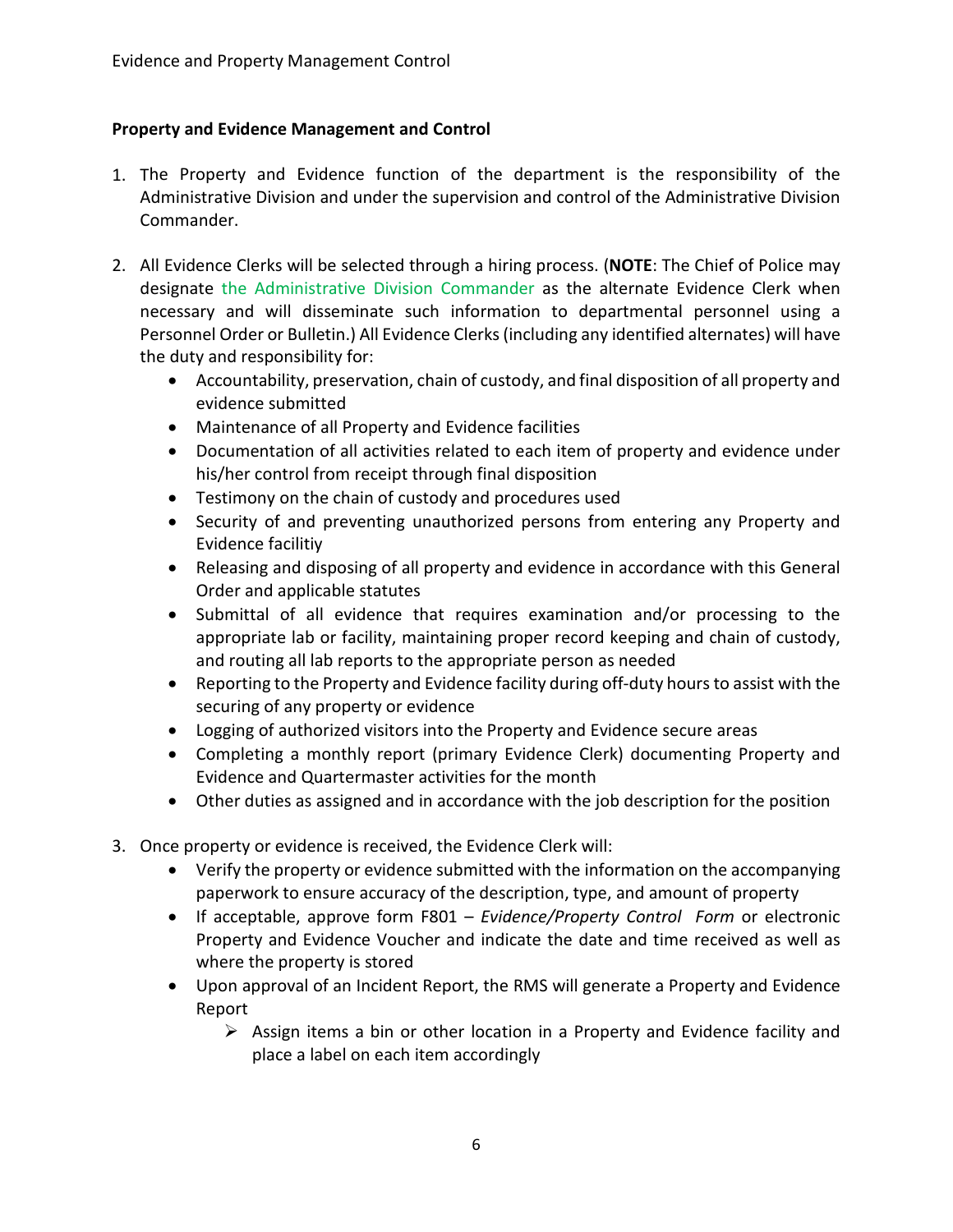- $\triangleright$  Maintain the Property Report in the RMS Evidence Module documenting all activity from the time the property or evidence was stored until its final disposition (84.1.5)
	- The Evidence Clerk will maintain a record-keeping system, in both hardcopy and computer files

## **Access and Security of Designated Property and Evidence Facilities** (84.1.2)

- 1. Access to a designated Property and Evidence facility is restricted to maintain accountability and ensure the chain of custody and the integrity of all property and evidence in the care and custody of the department. Therefore, access to the Property and Evidence facilities will be limited to authorized personnel.
	- The Evidence Clerk, (LSE) Evidence Clerk, Administrative Division Commander, Deputy Chief of Police, and Chief of Police are the only employees authorized to access designated, secured Property and Evidence facilities or to remove property and evidence items from such designated facilities.
	- If an Evidence Clerk is not available for any prolonged period, which hinders the timely processing of property and evidence, the Administrative Division Commander or Deputy Chief of Police may recommend an alternate to the Chief of Police. The Chief of Police may then designate this person to assume the Evidence Clerk duties for a specified period.
- 2. Only the Evidence Clerks, Administrative Division Commander, Deputy Chief of Police, and Chief of Police will be issued keys and/or electronic access cards to designated Property and Evidence facilities.
	- All employees issued keys and/or access cards will ensure the security of the keys and/or access cards and will not lend, loan, or authorize another person to use or duplicate the keys and/or access cards.
	- At no time will any designated Property and Evidence facility (containing property and evidence) be left unsecured.
- 3. When it is operationally necessary for a person to enter a designated Property and Evidence facility, other than the Chief of Police, Deputy Chief of Police, Administrative Division Commander, or Evidence Clerks, the authorized person who is providing the escort will ensure the person completes form F801b – *Property and Evidence Facility Entry Log*. The log will contain the following information: (84.1.2)
	- Date
	- Name of person entering and signature
	- Organization
	- Entry time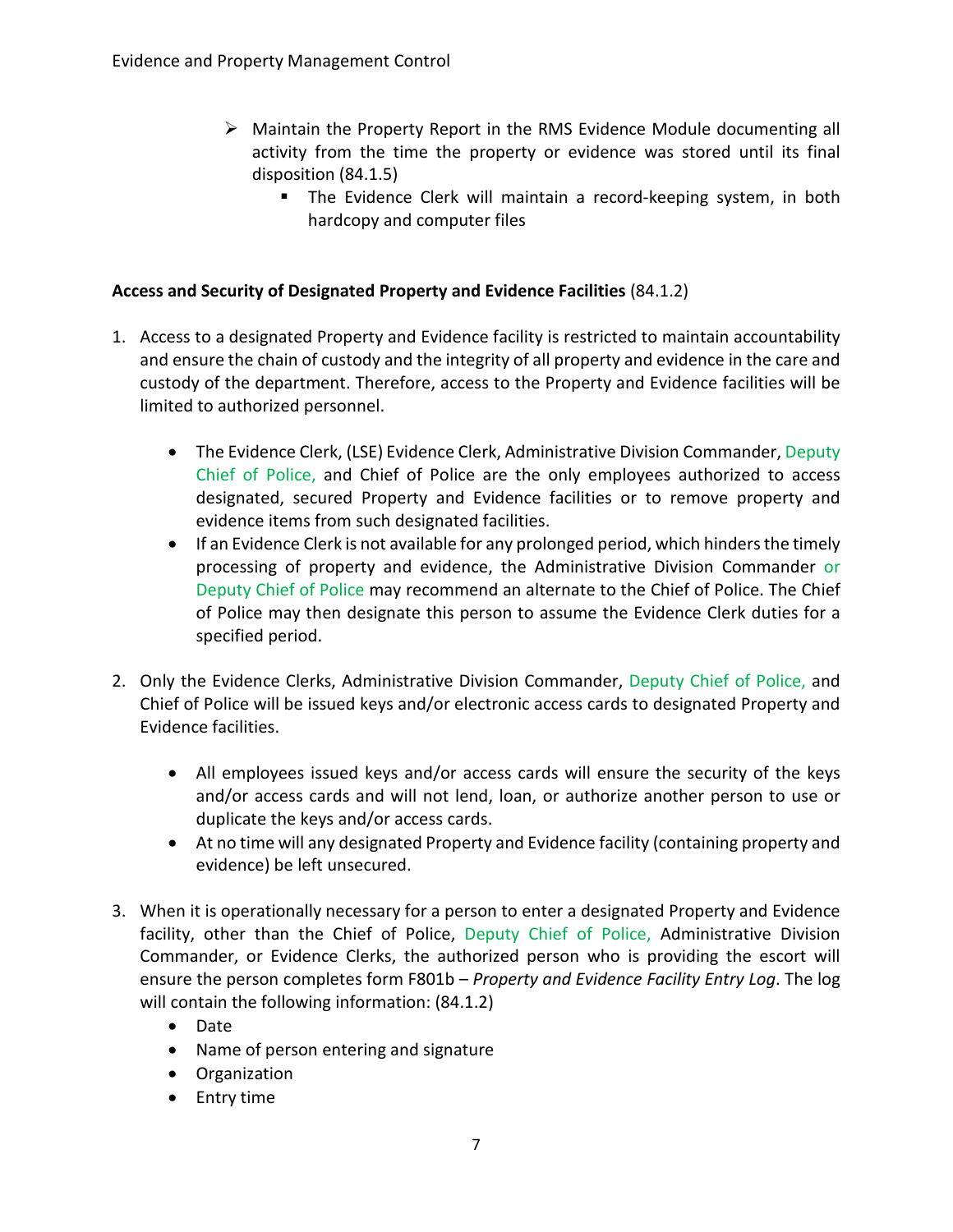- Exit time
- The purpose for entry (i.e., inspection, assist custodians with property, inventory, etc.)
- Name of the authorized person providing the escort and signature
- 4. The Evidence Clerks or any other employee who learns of or discovers an access violation will immediately report the incident to the Chief of Police through the Administrative Division Commander.
	- If an access violation occurs, no one will enter until the Administrative Division Commander provides the authorization to enter.
		- $\triangleright$  Authorization for general access will not be given until any crime scene processing and evidence collection relating to the unauthorized access is completed.
	- At the earliest possible point in the investigation and when authorized by the Chief of Police, an Evidence Clerk and a supervisor will conduct an accountability inventory of the facility.
		- $\triangleright$  A written report detailing the findings will be forwarded to the Chief of Police through the Administrative Division Commander.
		- $\triangleright$  The Chief of Police will determine if an internal investigation should be conducted. Internal investigations will be conducted in accordance with General Order 302 – *[Personnel Complaint Investigation](https://powerdms.com/link/APEXPD/document/?id=444867)*.

#### **Packaging and Processing Property and Evidence** (84.1.1(d))

- 1. When packaging and processing property or evidence, the employee will follow all rules for personal protection and will take safety precautions with any item that is or may be contaminated with any bodily fluid or chemical and will follow the provisions outlined in the Town of Apex Safety Policy/Procedures 205 – *Bloodborne Pathogens Exposure Control Plan*.
- 2. Prior to being submitted to the Property and Evidence function, all items must be packaged and labeled in accordance with the APD Evidence Submission and Packaging Guide, and where applicable, the North Carolina State Bureau of Investigation (SBI) Evidence Guide and the City County Bureau of Identification (CCBI) Evidence Submission Guide.
	- If any of the manuals conflict, the APD Evidence Submission and Packaging Guide will be used, and the conflict will be reported to an Evidence Clerk.
	- If the listed guides do not address a specific item or circumstance for packaging and labeling a piece of evidence, an Evidence Clerk, Administrative Division Commander, or Deputy Chief of Police will be consulted for guidance.
	- The guides are made available to all employees on the department's approved document management system (i.e., PowerDMS) and in the printed form located in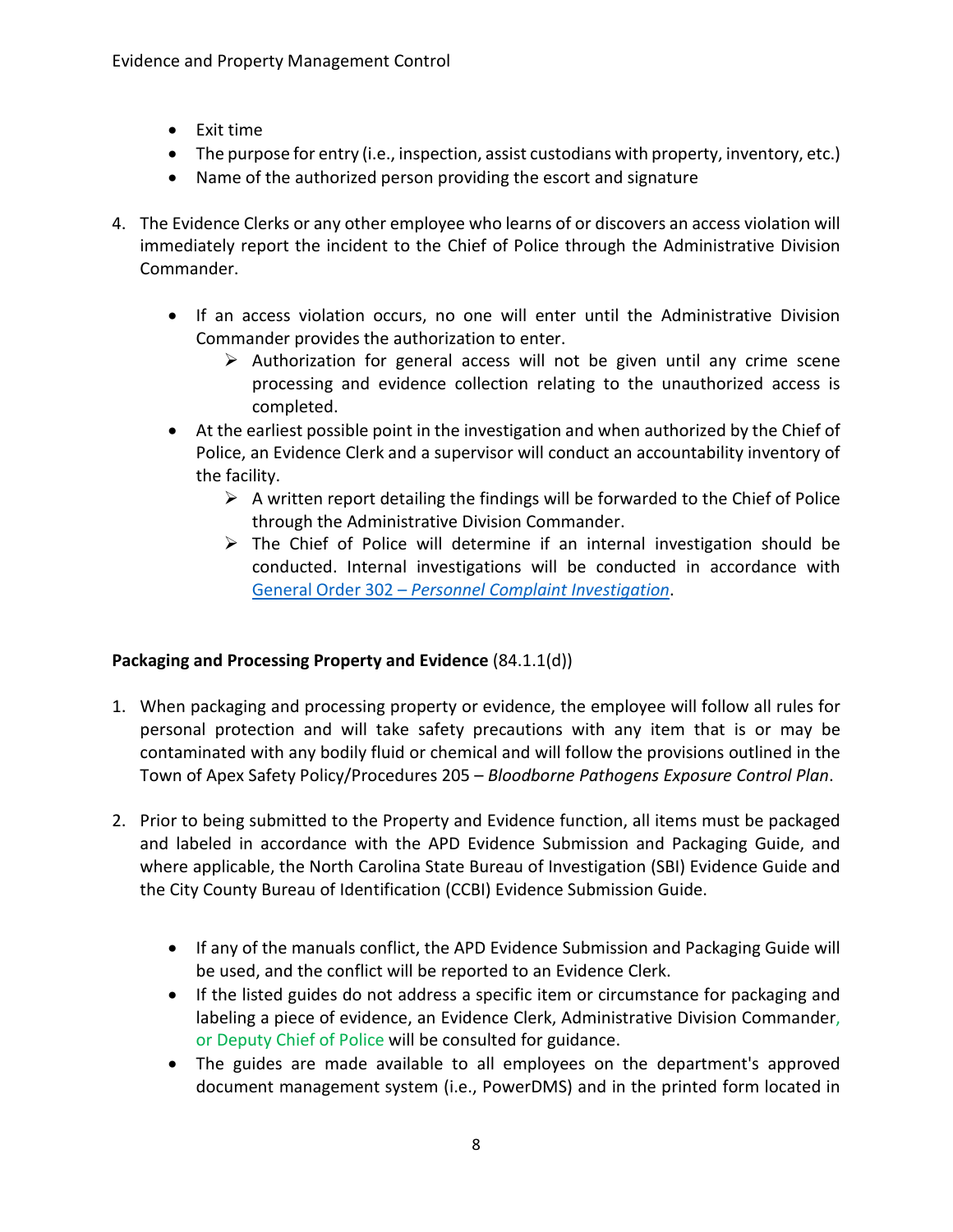the Property and Evidence function designated packaging area within the police facility.

- 3. Property and evidence will be packaged in an approved box, bag, envelope, or container.
	- **NOTE:** If an item is too large or does not fit within an approved supplied packaging option, the property and evidence will be properly labeled using the appropriate property and evidence tag and submitted as is.

#### **Submission of Property and Evidence to the Property and Evidence Function**

- 1. All property and evidence collected in the field must be logged into departmental record and placed under the control of the department's Property and Evidence function before the officer ends his/her tour of duty. Under no circumstances will an employee hold any property in his/her personal possession beyond the end of the shift the property was seized. (84.1.1 (a)(b))
	- "Submit" means entering all applicable information into the property section of the Incident Report in the RMS, electronic Property and Evidence Voucher, and placing items into a designated Property and Evidence facility.
	- Officers collecting property and evidence items will:  $(84.1.1 \text{ (c)})$ 
		- Describe each item obtained in an electronic Property and Evidence Voucher*.*
		- $\triangleright$  Document in the narrative section of the Incident Report the circumstances by which items came into possession of the department.
	- The facility/locker will be locked.
	- Employees are not permitted to store, maintain, or otherwise keep any evidence, recovered or found property, or contraband in his/her personal possession or leave the items in any location other than as outlined in this General Order.
- 2. Once the property or evidence has been properly packaged and labeled, the officer will:
	- Take the packaged property or evidence to any supervisor for review
		- $\triangleright$  The supervisor's approval of the incident report will be considered approval of the reviewed evidence
	- Once approved, the officer will secure the property or evidence in a designated Property and Evidence facility
- 3. All property and evidence will be placed in a secure designated Property and Evidence facility. (84.1.2, 84.1.3)
	- Most property and evidence items will fit within a Property and Evidence storage locker. However, the drop rooms should be used for larger property and evidence items.
	- If property and evidence items are too large for the Property and Evidence storage lockers and/or drop rooms, the on-duty supervisor or the Watch Commander will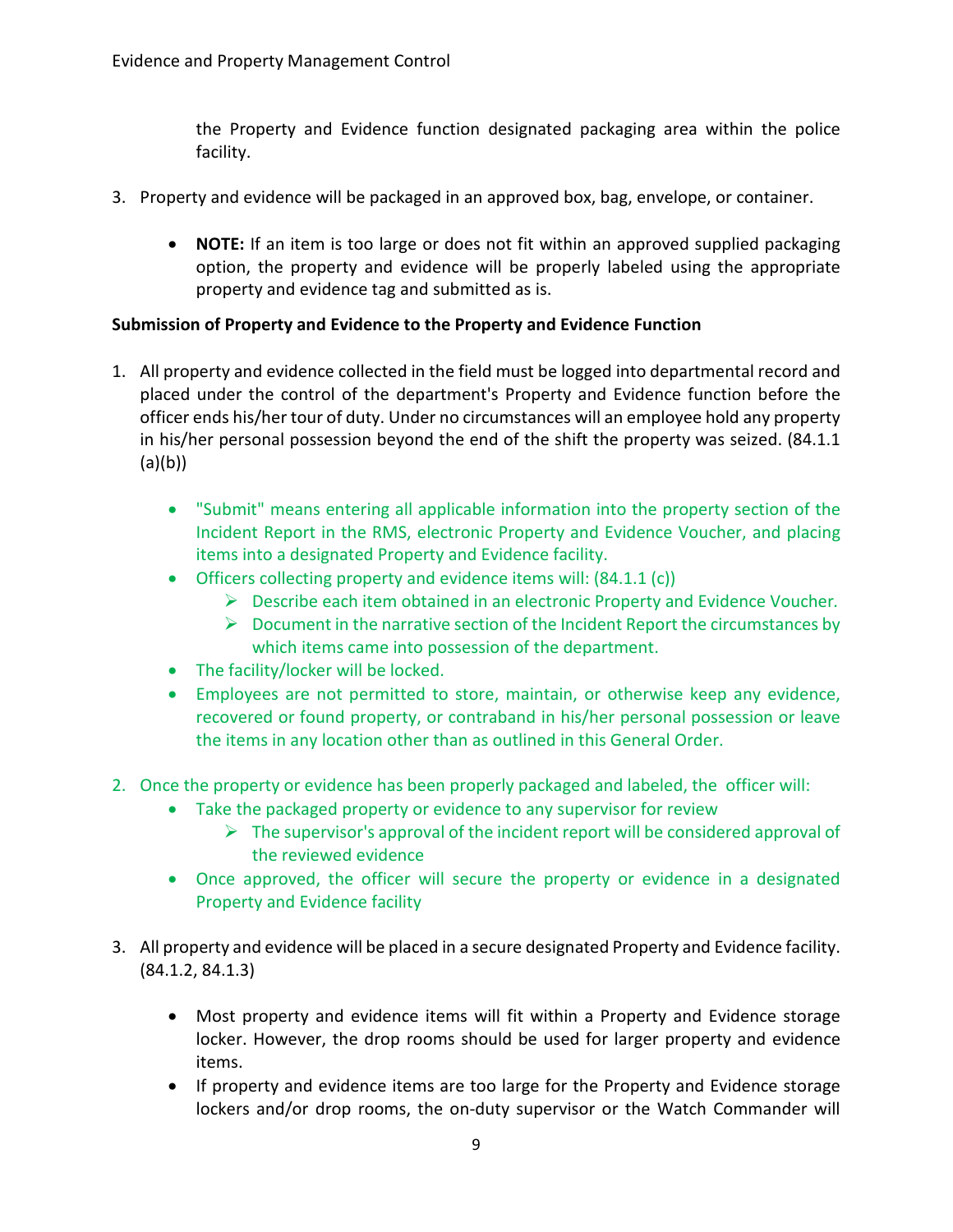notify the Evidence Clerk or, if unavailable, the Administrative Division Commander or Deputy Chief of Police, for purposes of allowing access to submit items or vehicles into the Property and Evidence function.

- The Evidence Clerk may relocate any item to another secured location and update applicable records to document the move.
- 4. Property and Evidence Impound Lot:
	- The APD Property and Evidence Impound Lot is Information redacted pursuant to N.C.
	- Vehicles, trailers, large machinery, etc. seized will be stored within the impound lot General Statute 132 - Public Records.
	- The impound lot is divided into two secure sections, a temporary drop area and a storage area
		- **NOTE**: The storage area section of the impound lot contains a Storage Building that an Evidence Clerk may use to store property and evidence items such as bicycles, large appliances, etc.
	- Each section of the impound lot, to include the Storage Building, will be controlled by key access and secured in a manner that will keep unauthorized persons from gaining access
		- $\triangleright$  Evidence Clerks will maintain all keys, using an appropriate key control process
	- The temporary drop area of the impound lot will remain unsecured to allow officers to submit seized property into the Property and Evidence function as outlined in this General Order
		- $\triangleright$  Once an officer has submitted the seized property into the Property and Evidence function, he/she will secure the temporary drop area of the impound lot by using a provided lock to secure the gate
			- If a need arises for another officer to submit items or vehicles into the temporary drop area of the impound lot and the designated area is secure, an on-duty supervisor or Watch Commander will recall an Evidence Clerk or, if unavailable, the Administrative Division Commander or Deputy Chief of Police for purposes of allowing access to submit the items or vehicles into the Property and Evidence function
		- $\triangleright$  Evidence Clerks will move seized property into the storage section of the impound lot and process the seized property into the Property and Evidence function as outlined in this General Order
	- Access is limited to authorized personnel. The storage section and Storage Building of the impound lot will only be accessed by authorized employees as defined in this General Order. The temporary drop area of the impound lot may be accessed by an employee who is submitting seized property for processing into the Property and Evidence function. Any non-employee (i.e., wrecker driver) that is assisting with the storage, moving, or removal of any property will be under the direct observation, control, and supervision of the seizing officer, another officer, or Evidence Clerk
		- $\triangleright$  If the temporary drop area contains seized property and there is a need to submit additional seized property, the Evidence Clerk or, if unavailable, the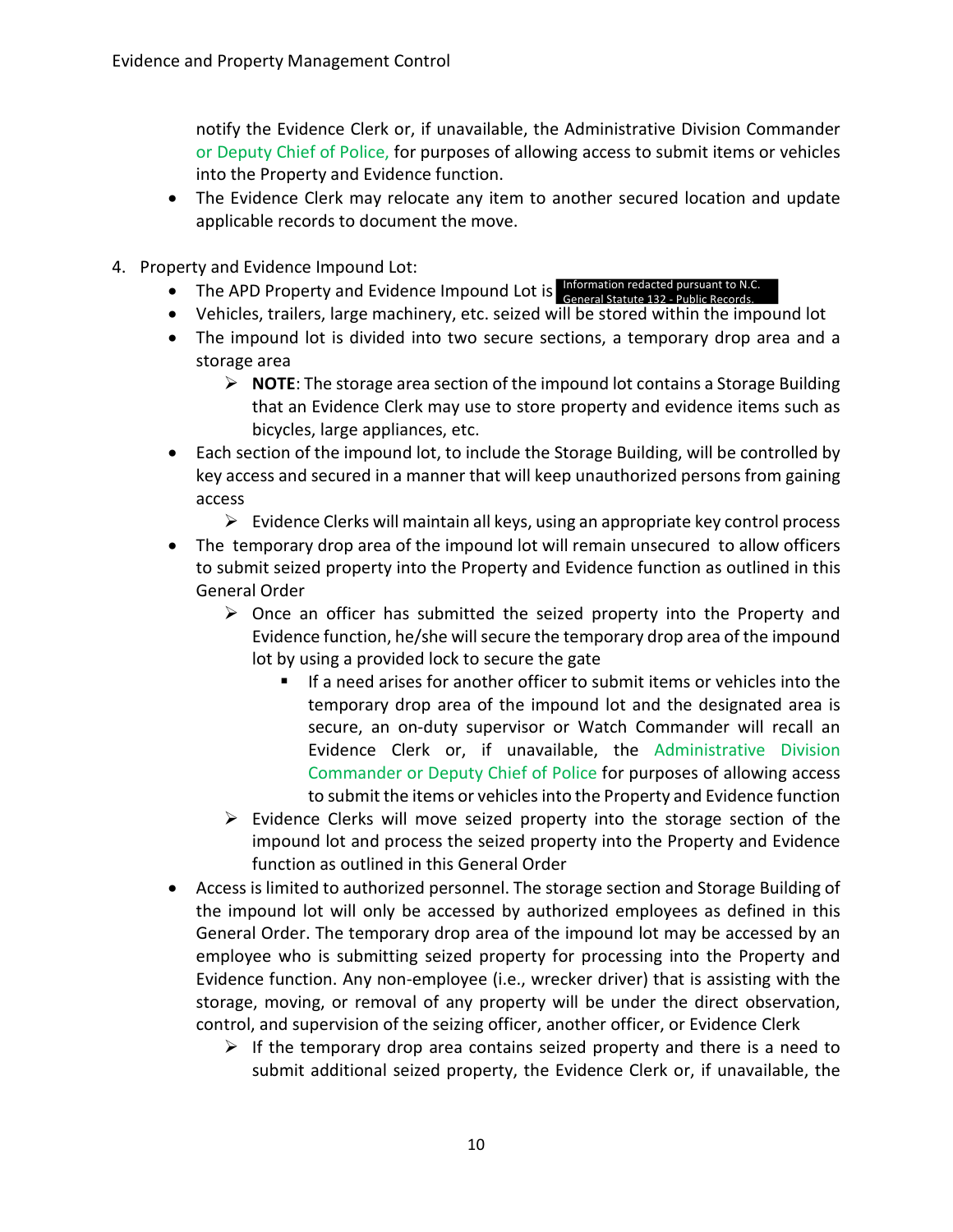Administrative Division Commander or Deputy Chief of Police, will be notified and recalled as necessary to assist in processing any seized items

#### **Request for Evidence Processing or Examination** (83.3.2)

- 1. The following evidence may require processing, analysis, or examination by the SBI or CCBI Laboratory:
	- Controlled substances
	- Evidence containing DNA
	- Firearms discharged during a crime
	- Latent fingerprints
	- Other items that need processing as a reasonable investigative method
		- **NOTE:** Items to be processed for DNA or latent prints must be packaged in paper or cardboard
- 2. All items confiscated or seized may not require processing.
	- The decision to submit a specific item for evidence processing should be made in consultation with the arresting/investigating officer, an Evidence Clerk, CID Commander, and if appropriate, the Wake County District Attorney's Office.
- 3. The officer who seized the evidence or the assigned investigator will complete either form SBI-5 - *SBI Request for Examination of Physical Evidence* or CCBI-002.1 – *CCBI Laboratory Examination Request* and submit the form to his/her immediate supervisor, an on-duty supervisor, or Watch Commander for review.
	- The officer will:
		- $\triangleright$  Ensure that the item number for submission on the appropriate laboratory examination form and the item number on form F801 – *Evidence/Property Control Form* or electronic Property and Evidence Voucher is the same
		- $\triangleright$  Note any analysis requested on the appropriate form F801 *Evidence/Property Control Form* or electronic Property and Evidence Voucher
	- The reviewing supervisor will:
		- $\triangleright$  Review the request form, and if appropriate, indicate approval
		- $\triangleright$  Return the request form back to the officer, who will submit the form to the Evidence Clerk.
- 4. Upon receipt of the appropriate laboratory examination request form, the Evidence Clerk will:
	- Prepare the evidence and arrange transportation and delivery of the evidence to the proper laboratory facility
		- $\triangleright$  Items to be submitted for analysis/examination will remain sealed in the packaging as submitted to the Property and Evidence function (83.3.2 (b))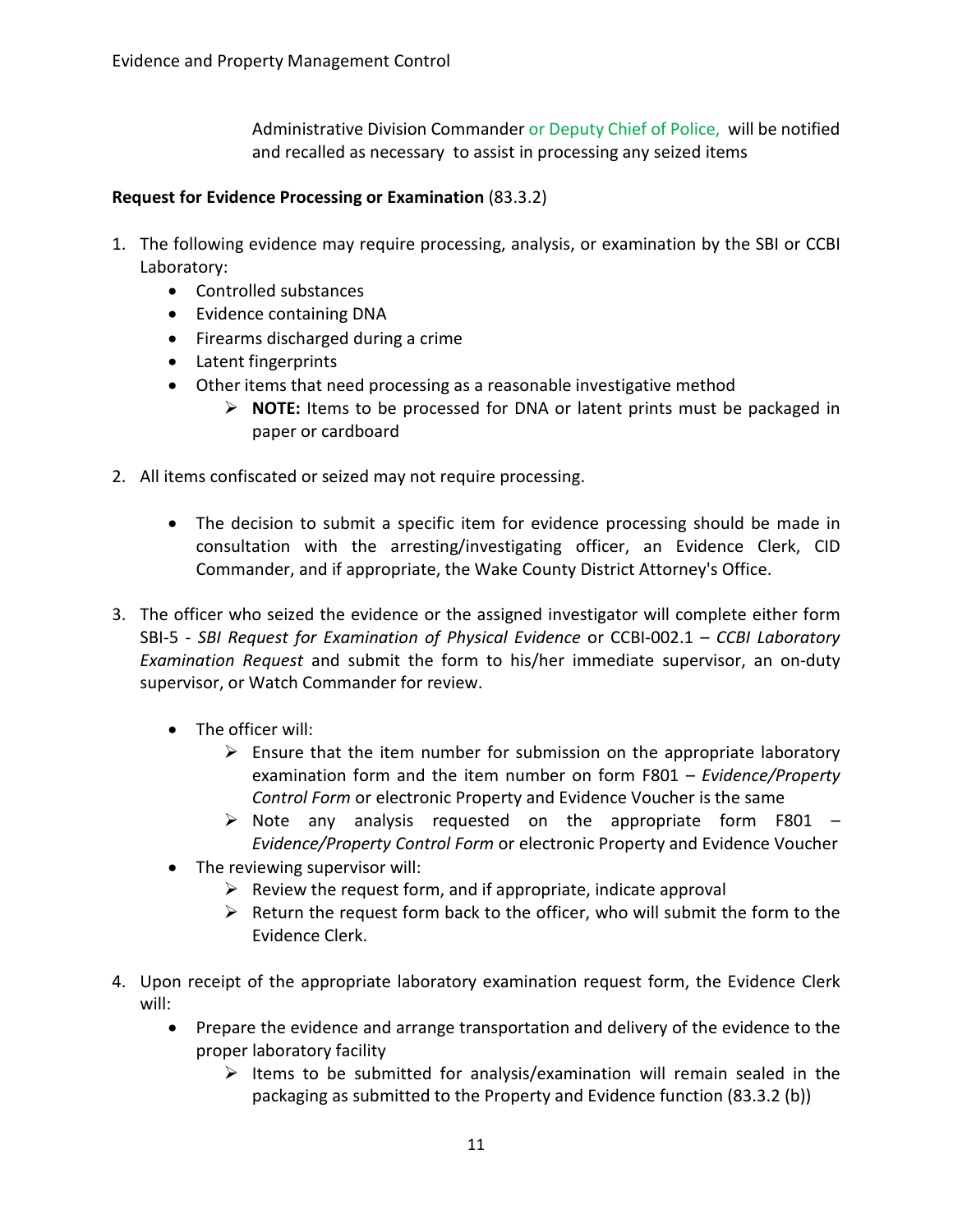- $\triangleright$  The Evidence Clerk will transport any items to the proper laboratory facility in their original packaging (83.3.2 (b))
- $\triangleright$  Further procedures for packaging and transmitting evidence to the laboratory facility are outlined in the SBI Evidence Guide or the CCBI Evidence Submission Guide (83.3.2 (b))
- Transport the evidence to the proper laboratory facility
- Submit the evidence, appropriate laboratory examination request form, and any other appropriate document to laboratory personnel (83.3.2 (a)(c)(d))
	- $\triangleright$  When the Evidence Clerk personally delivers items to the SBI or CCBI Laboratory for examination, the Evidence Clerk is responsible for maintaining the chain of custody, to include obtaining an appropriate receipt for the items
	- $\triangleright$  The Evidence Clerk will note any analysis requested on form F801 -*Evidence/Property Control Form* or electronic Property and Evidence Voucher
- Following analysis, the results will be returned to the department in writing by the appropriate laboratory and will be made part of the appropriate case file and/or uploaded into the department's RMS under the appropriate incident report (83.3.2 (e))

#### **Submission to the Integrated Ballistics Identifications System (IBIS)**

- 1. Spent shell casings or firearms collected from a crime scene during a criminal investigation or as found property will be submitted into evidence in accordance with [General Order 802 –](https://powerdms.com/link/APEXPD/document/?id=448884) *[Collection and Preservation of Evidence](https://powerdms.com/link/APEXPD/document/?id=448884)* and will be submitted for IBIS analysis.
	- When a firearm is collected, the investigator assigned the case will contact a department firearms instructor to have the weapon test-fired at an appropriate firearms facility, collect the shell casings, and submit them for processing as evidence.
- 2. The investigator assigned the case will complete the SBI form, SBI-5 *Request for Examination of Physical Evidence,* notate "IBIS ONLY" on both the form and evidence packaging, and transport the casings to the SBI for analysis.
- 3. Only the following calibers of spent ballistic shell casings can be uploaded into IBIS:
	- 25 auto
	- 32 auto
	- 380 auto
	- 40 auto
	- 45 auto
	- 9mm
	- 10mm
	- $\bullet$  .223
	- 5.56 x 45mm
	- 7.62 x 39mm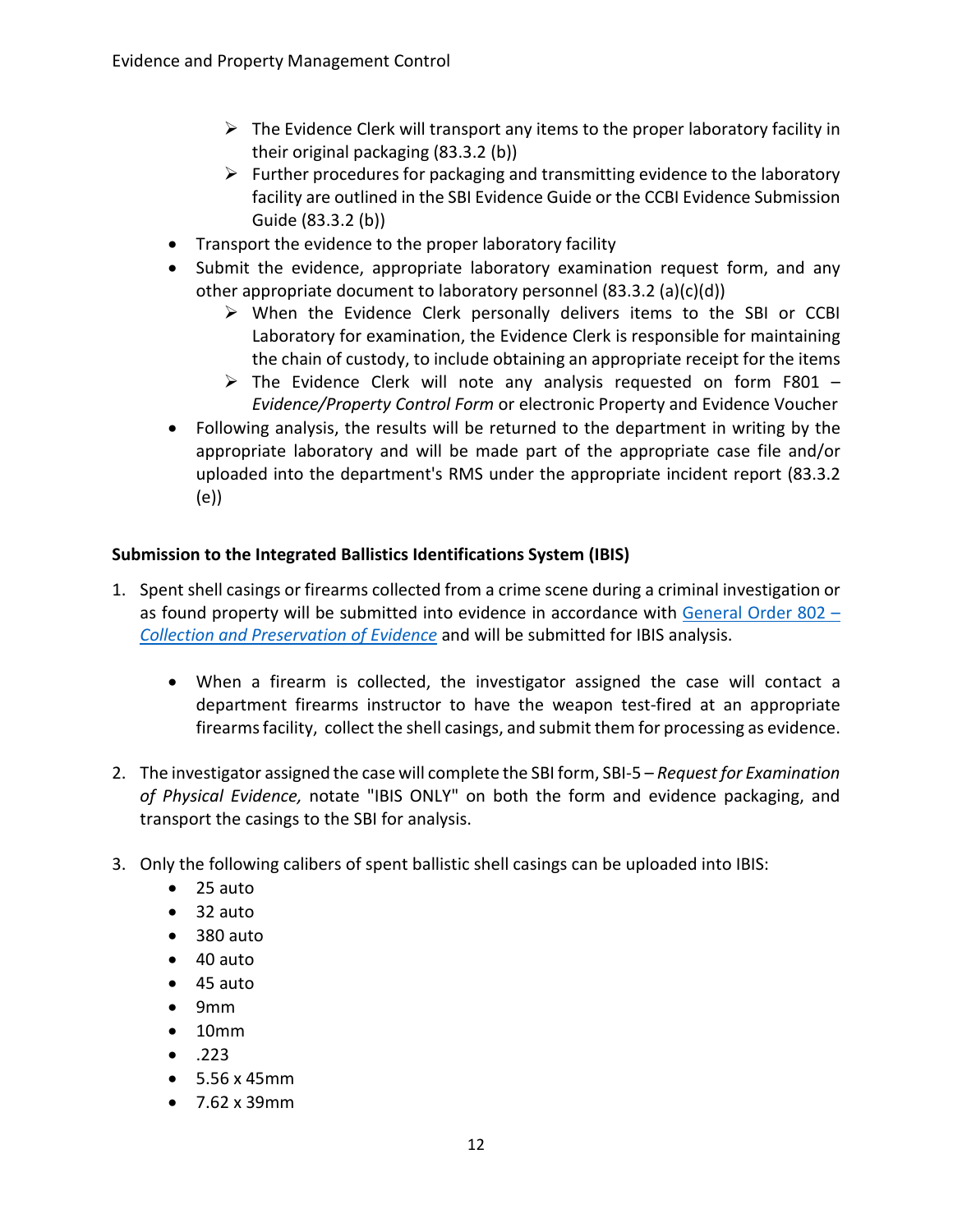# **Special Situations**

- 1. Requests from citizens to destroy old ammunition, firearms, and fireworks will be permitted as follows:
	- Ammunition
		- $\triangleright$  Small amounts
		- $\triangleright$  Must be factory load and in its original container
		- $\triangleright$  May NOT be unstable, corroded, or showing signs of deterioration
		- **NOTE:** No other ammunition will be accepted
	- Firearms
		- $\triangleright$  Not permitted
		- **NOTE:** Officers are to refer citizens to the Wake County Sheriff's Office (WCSO)
	- Fireworks
		- $\triangleright$  Are permitted
		- $\triangleright$  Any amount
- 2. Authorized items turned over for destruction by a citizen will be processed as found property in accordance with this General Order and turned over to the SBI Bomb Squad Unit for final destruction.
	- **EXCEPTION:** If during normal Town of Apex (TOA) business hours, an Evidence Clerk, Administrative Division Commander, or Deputy Chief of Police may contact the SBI Bomb Squad Unit and request the items be picked up for destruction.
		- **NOTE:** Generally, upon request, a member of the SBI Bomb Squad Unit will collect items for destruction the same day the request is made.
		- In these cases, only form F801c *Receipt for Property* must be completed.
- 3. All property acquired through a civil process function or asset forfeiture proceedings will be accounted for in department records (i.e., inventories) and will only be disposed of in accordance with applicable laws, regulations and written directives. (84.1.8)
	- The APD does not have a civil process function. The WCSO typically handles those duties within Wake County.
	- The United States Department of Justice Guide to Equitable Sharing for State and Local Law Enforcement Agencies will be followed for property acquired through federal asset forfeiture.
	- North Carolina Department of Revenue procedures will be followed for property acquired through North Carolina Controlled Substances Tax.

#### **Handling Procedures for Exceptional, Valuable, or Sensitive Property Items** (84.1.1 (e))

1. Currency (Money and Counterfeit Money):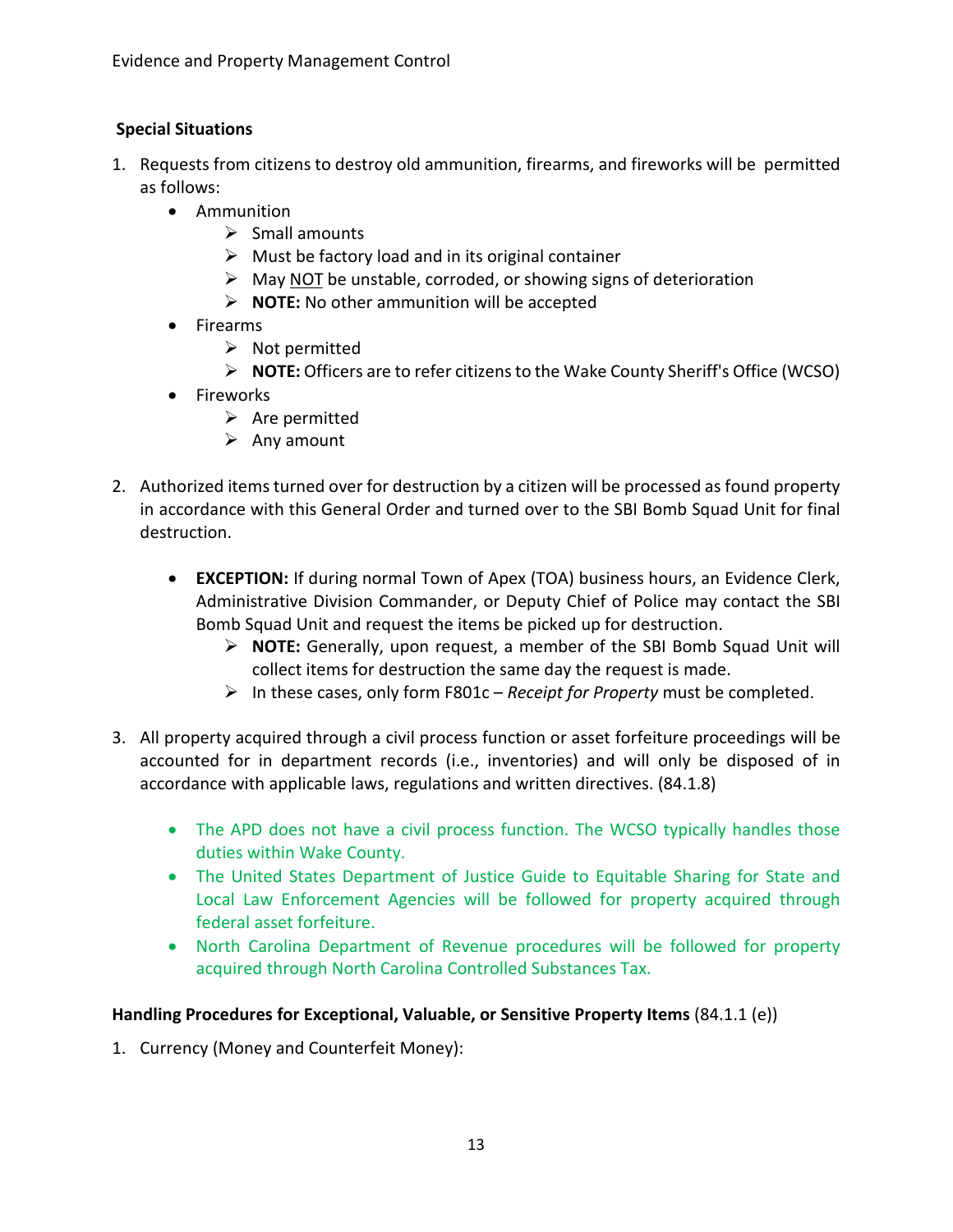- All currency (foreign, US, or counterfeit) seized with a search warrant, confiscated during a traffic stop, found by departmental employees, or turned over to any employee for safekeeping will be submitted to the Property and Evidence function
	- **NOTE:** Traveler's checks will be treated and packaged as cash
- The receiving officer will issue form F801c *Receipt of Property* to the person from whom the currency is seized or received, unless the officer finds the currency
- The receiving officer who processes/recovers currency will complete F801a *Currency Log* in addition to Form F801 – *Evidence/Property Control Form* or electronic Property and Evidence Voucher
- The Evidence Clerk will store all currency using extra security measures (i.e., safe, etc.) within designated Property and Evidence facilities
- All currency must be packaged and labeled in accordance with the *Apex Police Department Submission and Packaging Guide* and placed in an approved currency evidence bag/envelope
	- Form F801a *Currency Log* must accompany all currency entered into the Property and Evidence function and must be signed by the investigating officer and a supervisor
	- $\triangleright$  In the following instances, currency may be packaged immediately using a selfsealing evidence bag and a copy of Form F801a – *Currency Log* be returned to the owner within three business days via certified mail:
		- Money seizures of \$5,000.00 or greater
		- **Money seizures of 100 bills or greater of of varying denominations**
		- In all instances, form 801a *Currency Log* will be affixed to the outside of the sealed evidence bag after the currency has been counted
	- $\triangleright$  All currency bags must be placed into the locker and will be sealed with clear packing tape, signed, and dated
	- $\triangleright$  The Evidence Clerk will not unseal the bag/envelope for the purpose of a recount
	- $\triangleright$  The Evidence Clerk will store all currency using extra security measures within designated Property and Evidence facilities
- The Evidence Clerk will not accept any funds without properly completed forms
- 2. Jewelry and Precious Metals:
	- Jewelry and precious metals will be packaged separately from any other item and submitted in accordance with this General Order and packaged as outlined in the *Apex Police Department Submission and Packaging Guide*
	- The Evidence Clerk will store all jewelry and precious metals using extra security measures within designated Property and Evidence facilities
- 3. Narcotics and Other Drugs:
	- The officer responsible for a seizure of narcotics or other drugs will count each individual bag, dosage, container, plant, or other description and weigh the narcotics/drugs before placing these items into a sealed container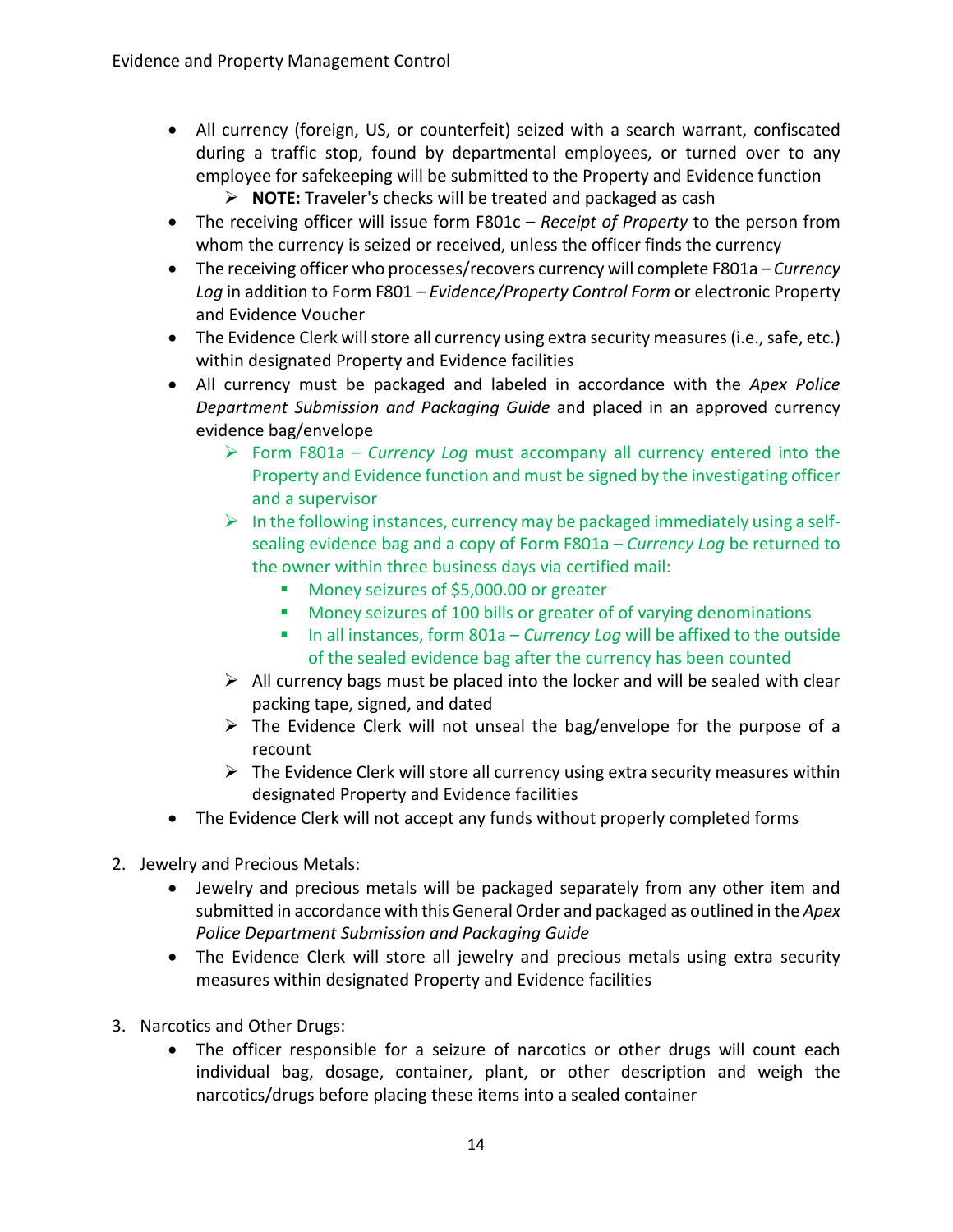- Narcotics and other drugs will be packaged separately from any other item and submitted in accordance with this General Order and packaged as outlined in the *Apex Police Department Submission and Evidence Packaging Guide*
- The Evidence Clerk will store all narcotics and other drugs using extra security measures (i.e., Narcotics Storage Room) within designated Property and Evidence facilities
- When the quantity of narcotics or other drugs meets the threshold as defined by the North Carolina Department of Revenue, the officer will complete BD-4 – *Report of Arrest/Seizure Involving Non-taxed Paid (unstamped) Controlled Substance*. (SOURCE: NCGS 105-113.108)
	- $\triangleright$  Prior to submitting the BD-4 form, the employee's immediate supervisor, onduty supervisor, or Watch Commander will review the form for accuracy and ensure any corrections are completed
- 4. Firearms:
	- The officer responsible for a seizure of a firearm will make the firearm "safe" by completely unloading it by: emptying the cylinder, chamber or removing any magazine, clip, or ammunition carrier
		- $\triangleright$  If the firearm was/suspected of being used in a crime, the investigator will be consulted before unloading, handling, or moving a firearm, unless it needs to be moved for safety reasons
		- $\triangleright$  If an officer is unable to unload a weapon and/or render it "safe," the officer should contact a departmental armorer for assistance
			- **NOTE:** If an armorer is not available, a warning tag/notice will be placed on the firearm and on the evidence storage facility, locker, etc.
		- $\triangleright$  The officer/supervisor should not attempt to disassemble the firearm nor put any type of tape on the firearm
	- The officer will protect the firearm and any magazines, ammunition, and internal parts for processing (i.e., fingerprints, etc.)
		- **NOTE:** Officers should wear latex gloves to handle and secured firearms/ammunition
	- Firearms will be packaged separately from any other items and submitted in accordance with this General Order and packaged as outlined in the *Apex Police Department Submission and Packaging Guide*
		- $\triangleright$  The on-duty supervisor will verify that the firearm is unloaded and rendered "safe" and indicate so in writing on the outside top/front of the box
		- $\triangleright$  A long gun (i.e., rifle, shotgun, BB gun, etc.) with a scope attached must still be packaged in a provided box
			- **NOTE:** If necessary, the box can be modified to accommodate the scope (i.e., box cut and re-taped to allow room, etc.)
		- $\triangleright$  The slide, bolt, or the cylinder of the weapon must be secured in the open position with a tie
			- **NOTE:** Do not place the tie or any object inside the barrel of the firearm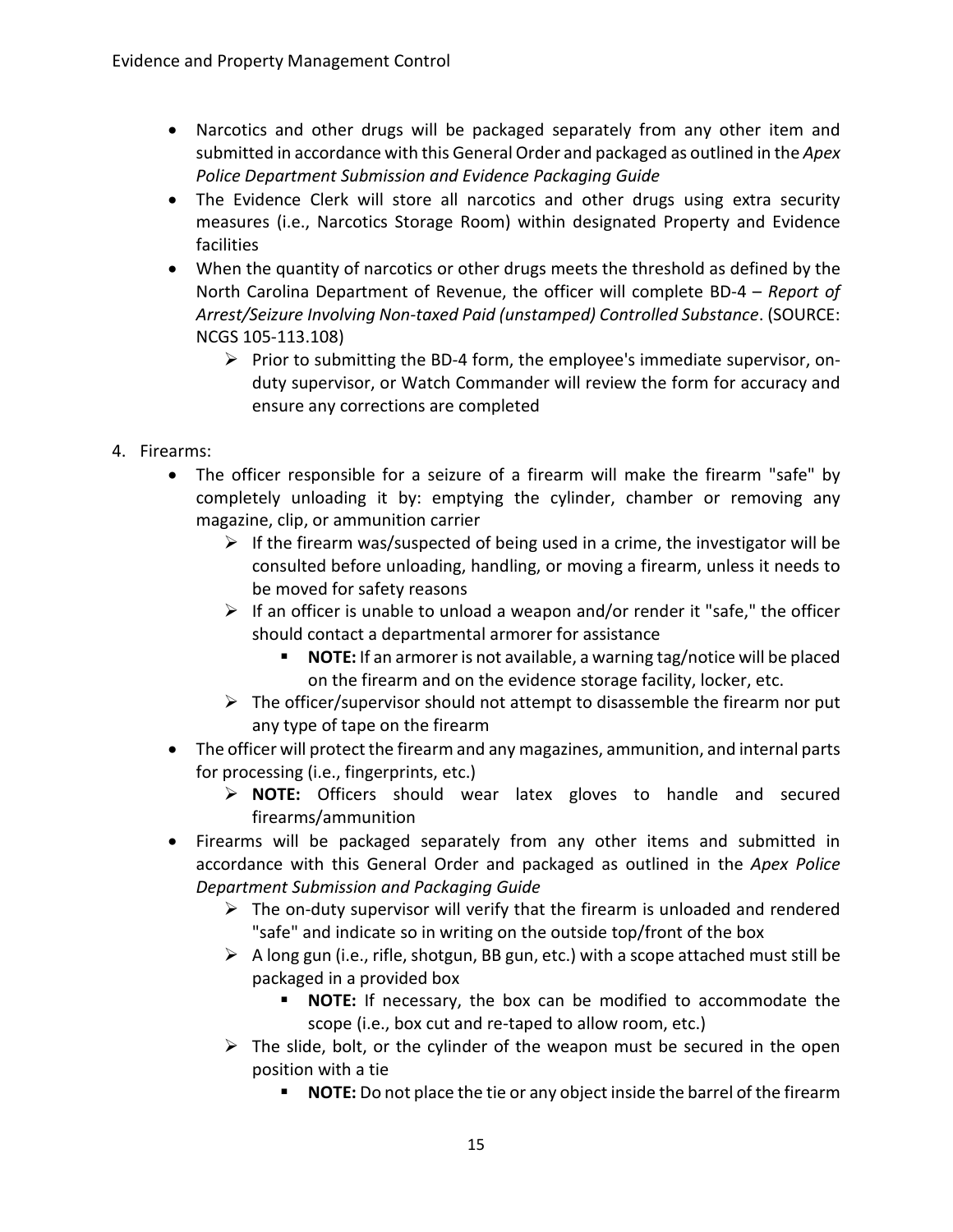- The Evidence Clerk will store all firearms using extra security measures within designated Property and Evidence facilities
- Officers seizing a firearm will request a firearm trace through the ATF as outlined in the ATF Firearms Tracing Guide [\(https://www.atf.gov/file/58631/download\)](https://www.atf.gov/file/58631/download)
	- Officers will complete and submit ATF form F3312.1 *National Tracing Center Trace Request* with the property and evidence as outlined in this General Order
		- This form can be found at<https://www.atf.gov/file/11771/download> or requested from the ATF Distribution Center by calling (202) 648- 6420
	- $\triangleright$  The Evidence Clerk will submit a trace request to the ATF by:
		- ATF's paperless firearms trace submission system, "eTrace," at [www.atfonline.gov](http://www.atfonline.gov/)
		- Mailing the completed form to the ATF National Tracing Center 244 Needy Road, Martinsburg, WV 25401 or faxing it to 1-800-578-7223
		- **NOTE:** Detectives may submit a trace request to the ATF
- 5. Knives/Swords and Other Blade Weapons:
	- Knives, swords, and other blade weapons will be packaged separately from any other item and submitted in accordance with this General Order and packaged as outlined in the *Apex Police Department Submission and Packaging Guide*
	- The Evidence Clerk will store all knives, swords, and other blade weapons using extra security measures within designated Property and Evidence facilities
- 6. Other Exceptional, Valuable, or Sensitive Items:
	- Other exceptional, valuable, or sensitive items will be packaged separately from any other items and submitted in accordance with this General Order and packaged as outlined in the *Apex Police Department Submission and Packaging Guide*
	- The Evidence Clerk will store all exceptional, valuable, or sensitive items using extra security measures within designated Property and Evidence facilities

#### **Procedures for Removing Property and Evidence from Storage** (84.1.1(g))

- 1. When needed for court prosecution, evidence may be removed as follows:
	- Unless hindered by the size or weight of the item, officers are responsible for retrieving property from storage for submission to court
		- $\triangleright$  If assistance is needed, the officer will advise the Evidence Clerk
	- Unless directed by a supervisor or being held by the court, the officer originally removing property and evidence will return the property and evidence to storage no later than the end of the court day and before going off-duty
	- If an officer attempts to return property or evidence and an Evidence Clerk is not available, the officer will place the property or evidence in a designated Property and Evidence facility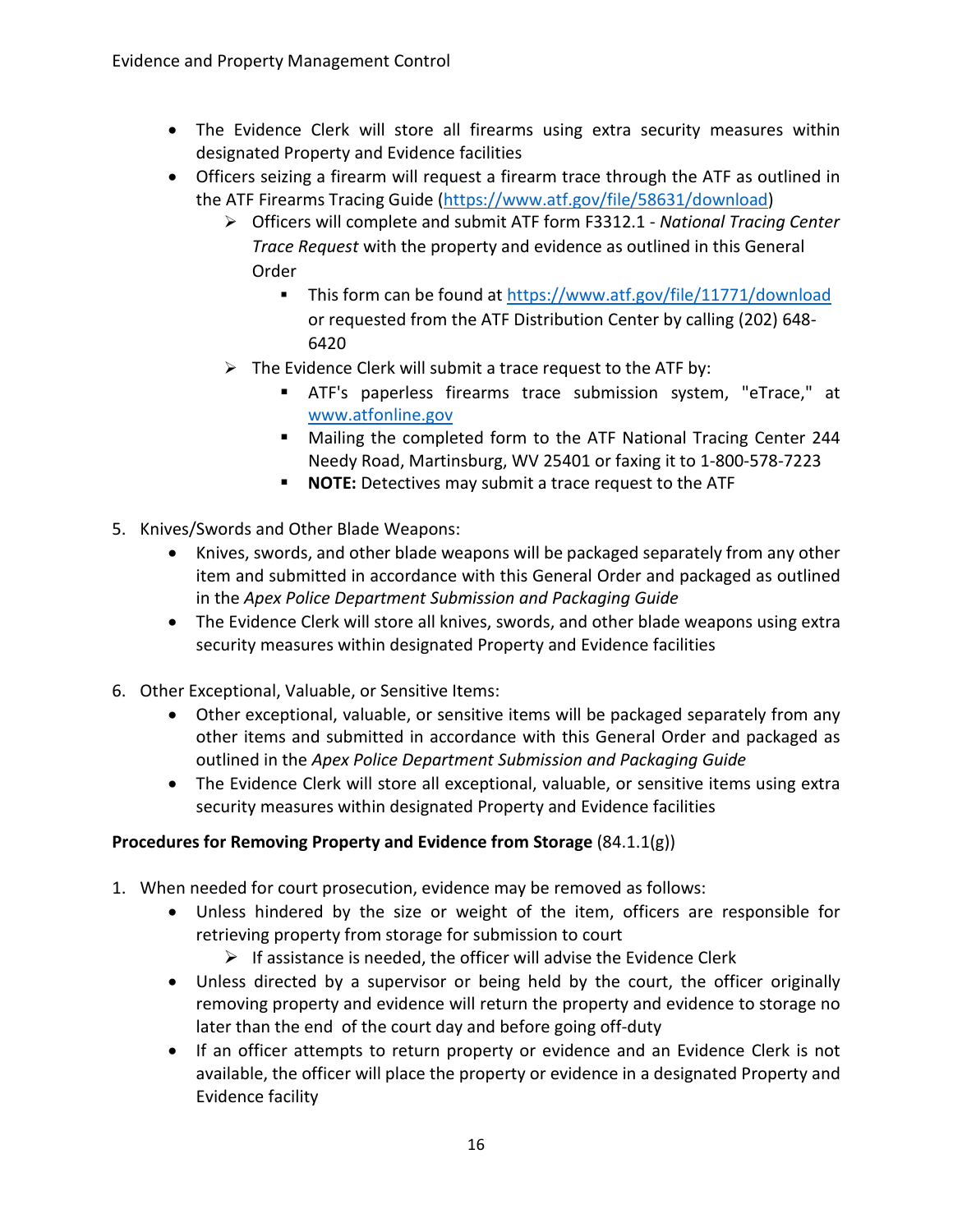- 2. When needed for further investigation, property or evidence may be removed as follows:
	- For submittal to a laboratory for examination (i.e., SBI, CCBI)
	- To make copies of papers, documents, or media (i.e., CDs, DVDs, etc.)
	- For an officer, victim, witness, etc. to view media
	- Any other purpose reasonably determined to be necessary to further the investigation as approved by an appropriate supervisor or Division Commander
- 3. The Evidence Clerk may remove property or evidence for legitimate purposes in compliance with all applicable policies, procedures, and statutes:
	- To return the property to the rightful owner
	- To take evidence to a lab or processing facility
	- To facilitate the sale or destruction of property
- 4. Records will be maintained for all property removed from a designated Property and Evidence facility.
	- When retrieving property, the person receiving the property (i.e., officer, owner, etc.) will sign form F801 – *Evidence/Property Control Form* or electronic Property and Evidence Voucher and provide a purpose.
	- The Evidence Clerk will indicate the purpose for removal in the evidence module of the RMS.
- 5. If property or evidence is taken to court and it is necessary to leave it in the custody of the court or the Wake County District Attorney's Office, the officer originally removing the property or evidence from storage will:
	- Obtain a signed receipt; the officer must sign in the "Released To" space, and an official of the court or District Attorney's Office must sign in the "Received By" space in the chain of custody portion of Form F801 – *Evidence/Property Control Form* or electronic Property and Evidence Voucher
	- The officer will return the document to the Evidence Clerk no later than the end of the court day and before going off-duty the day the property or evidence was checked-out

# **Release, Disposal or Destruction of Property and Evidence** (84.1.1(g))

- 1. All evidence or other property will be disposed of according to a court order and as outlined in this General Order and any other applicable written directives. (84.1.7)
	- For the purposes of this policy, court order refers to form F801f *Court Order*.
- 2. For any property (other than found property and/or incidents where no crime has occurred) or evidence that will be released or destroyed, the Evidence Clerk must have a signed court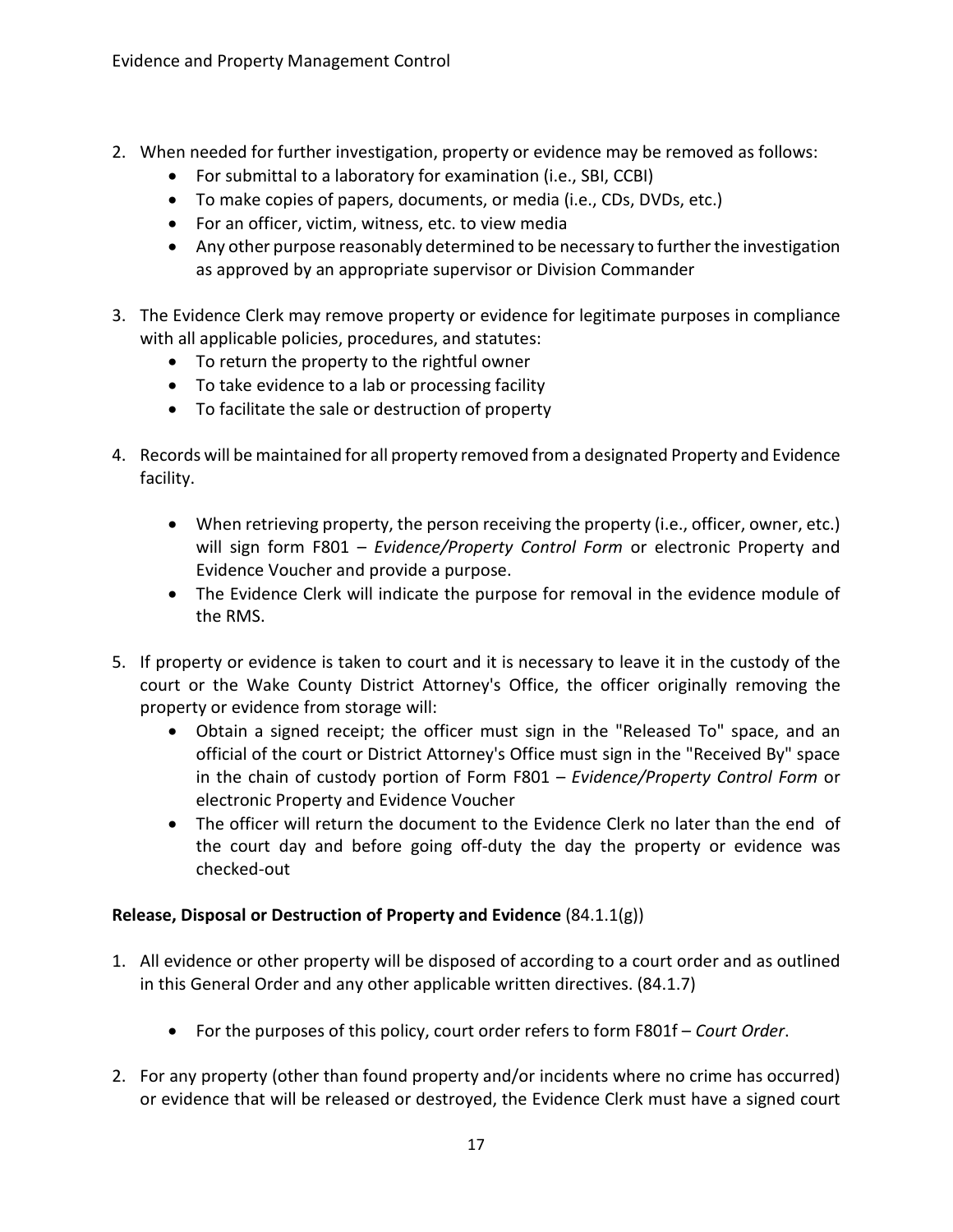order disposition form and/or a printout from the NC Administrative Office of the Courts (AOC) indicating disposal instructions for each item of property or evidence. The form must be executed by either:

- District or Superior Court Judge (for a felony)
- Magistrate (for a misdemeanor)
- District Attorney (DA) or an Assistant District Attorney (ADA)
- 3. The Evidence Clerk is responsible for requesting the disposition of all evidence held by the department at least twice per calendar year. (84.1.7)
	- The Evidence Clerk will distribute printouts obtained from the RMS to the appropriate officer indicating assigned cases with associated property and evidence.
	- Officers are responsible for:
		- $\triangleright$  Reviewing the printouts
		- $\triangleright$  Determining the disposition status of each case (i.e., CJLeads, AOC)
		- $\triangleright$  For active cases, the officer will note on the appropriate printout that the case is "Active"
			- Officers are not required to provide a copy of the AOC printout to the Evidence Clerk
		- $\triangleright$  For cases that are disposed of, the officer will note the disposition date and status on the appropriately associated printout
			- Officers will attach a copy of the AOC documentation to the appropriate printout associated with the disposed of case
		- $\triangleright$  All documentation will be forwarded to the Evidence Clerk for review and filing purposes within 30 days of receipt
	- If the case is disposed of, the officer will complete and submit form F801e *Court Order* to the appropriate judicial authority for signature and return the signed court order to the Evidence Clerk.
		- $\triangleright$  The Evidence Clerk will follow up with the Wake County District Attorney's Office to obtain the signed court orders if needed.
			- **NOTE:** Officers may be required to pick up signed court orders as needed.
- 4. Upon receipt of court orders, the Evidence Clerk will review the signed forms to determine if the property will be:
	- Returned to its rightful owner
	- Disposed of in accordance with federal and state laws
	- Retained in a designated Property and Evidence facility
- 5. Property and evidence to include found, recovered, and evidentiary property that has been released by the courts will be disposed of by the Evidence Clerk as soon as possible, but no later than six months from the date released. (84.1.7)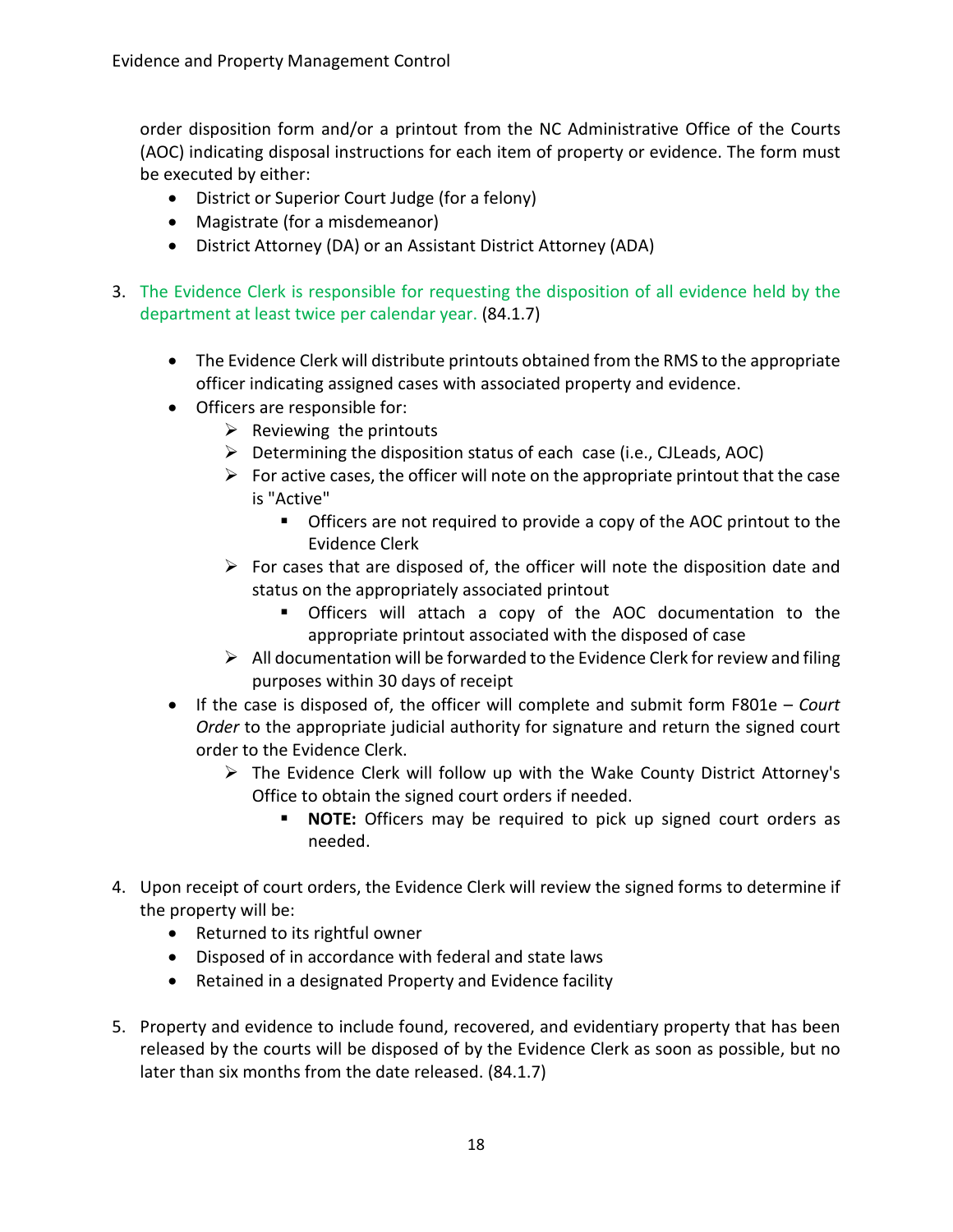- 6. Unless otherwise directed by the court, items of:
	- No evidentiary value and/or unlawful will be destroyed
	- No evidentiary value where the owner can be identified will be returned to the rightful owner
	- Value for which rightful ownership cannot be established will be sold at public auction
	- Use to the APD may be requested to be turned over for the official use by the department
- 7. The person determined to be the rightful owner of the property must come to the department, in person or by a lawful representative (i.e., attorney), to claim any items and must present proper identification (i.e., government ID, passport, driver's license, etc.) before any property may be released by the Evidence Clerk.
- 8. Found property will be held for at least 180 days from the date of receipt (60 days for bicycles).
- 9. If, after a 180-day holding period, the officer or Evidence Clerk is unsuccessful in locating the owner of any found property by using all appropriate means available (i.e., RMS, DCI, contacting other agencies, etc.) and the original owner has failed to file a lost property report, then the found property will be disposed of as follows: (84.1.1. (f))
	- If the finder of the property requests in writing that the property be returned to him/her, the property may be returned to the finder
	- If the finder of the property does not request that the property be returned to him/her, the property will be treated as unclaimed property and disposed of in accordance with unclaimed property procedures
	- Bicycles may be returned to the finder, auctioned, or donated to a charitable organization after a 60-day holding period from the date of receipt (**SOURCE:** NCGS 15-12 (b))
- 10. If, after a 180-day (60 days for bicycles) holding period, the officer or Evidence Clerk is unsuccessful in locating the owner of the unclaimed property by using all means available (i.e., RMS, DCI, contacting other agencies, etc.) and the original owner has failed to file a lost property report, then the found property will be disposed of as follows:
	- Notice of Unclaimed Property:
		- $\triangleright$  After the 180-day (60 days for bicycles) holding period, a "Notice of Unclaimed Property" must be published in a newspaper within Wake County
		- $\triangleright$  The notice must contain a brief description of the property, specify the listed items in the custody of the department, state that any person who may have or claim any interest in the property must report that claim to the department within 30 days of the publication of the notice, and a statement that any unclaimed property will be sold or otherwise disposed
	- Notice of Sale: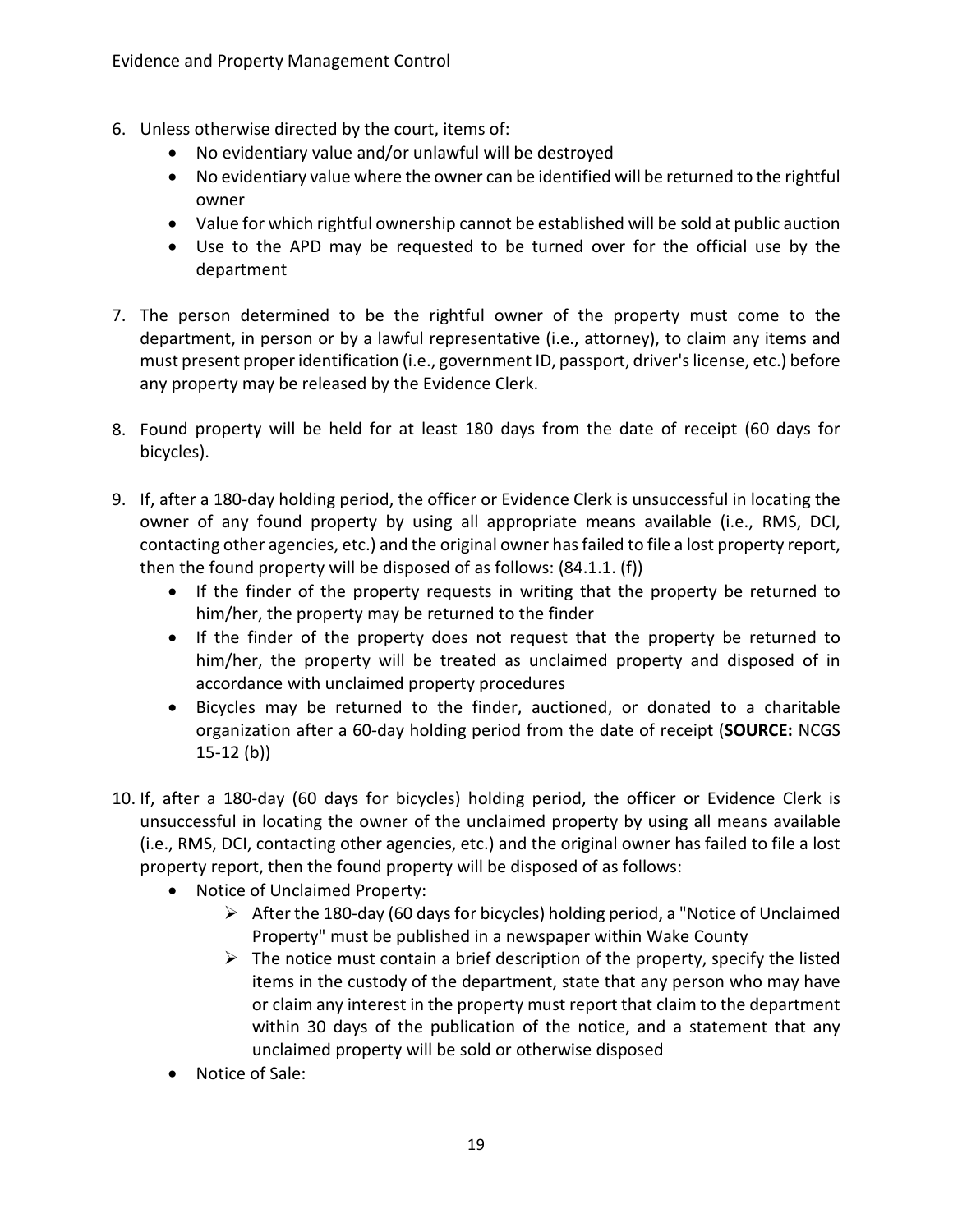- $\triangleright$  In addition to the "Notice of Unclaimed Property," the department must advertise and post the sale of the unclaimed property
- $\triangleright$  This may be combined with the "Notice of Unclaimed Property"
- $\triangleright$  The Notice of Sale must:
	- Be published at least one time in a newspaper in Wake County
	- Be posted at the Wake County Court House
	- Be posted at three other public places in Wake County: APD, TOA Town Hall, and the Eva Perry Regional Library
	- All be posted at least 10 days prior to the sale
	- **Specify the time and place of the sale**
	- Contain a sufficient description of the property to be sold
- Sale of Property:
	- $\triangleright$  If property remains unclaimed for 30 days after both Notices of Unclaimed Property and Sale have been properly published, then the property may be sold at public auction
- Bicycles may be donated to a charitable organization exempt under section 501(c)(3) of the Internal Revenue Service (IRS) Code
	- **NOTE:** This must be stated in the Notice of Unclaimed Property
- Proceeds of Sale:
	- $\triangleright$  The proceeds from the sale will be used to pay the costs and expenses of the sale, and the remaining balance will be delivered to the Treasurer of the Wake County Board of Education (SOURCE: NCGS 15-15)
	- $\triangleright$  All proceeds of the sale will be turned over to the TOA Finance Department
- Exception
	- $\triangleright$  If property has been lawfully seized pursuant to NCGS 15-11.1 and has either remained unclaimed for at least 180 days (60 days for bicycles) or has been determined by the Wake County District Attorney's Office to have no more evidentiary value, an officer may request that this property be turned over to the department for training purposes or request the item be disposed of per state and federal laws (SOURCE: NCGS 15-12 through 15-16)
- 11. Property and evidence associated with cases where no arrest has been made may be disposed of after the statute of limitations has expired without the signature required in this policy.
	- **EXCEPTION** Evidence in the following cases must be maintained indefinitely:
		- $\triangleright$  Homicide cases
		- $\triangleright$  Sexual assault investigations
		- $\triangleright$  Kidnapping investigations
		- $\triangleright$  Suicides
		- $\triangleright$  Suspicious deaths (until a cause of death can be determined)
		- $\triangleright$  Missing person cases (until the missing person is located)
		- $\triangleright$  Bank robbery investigations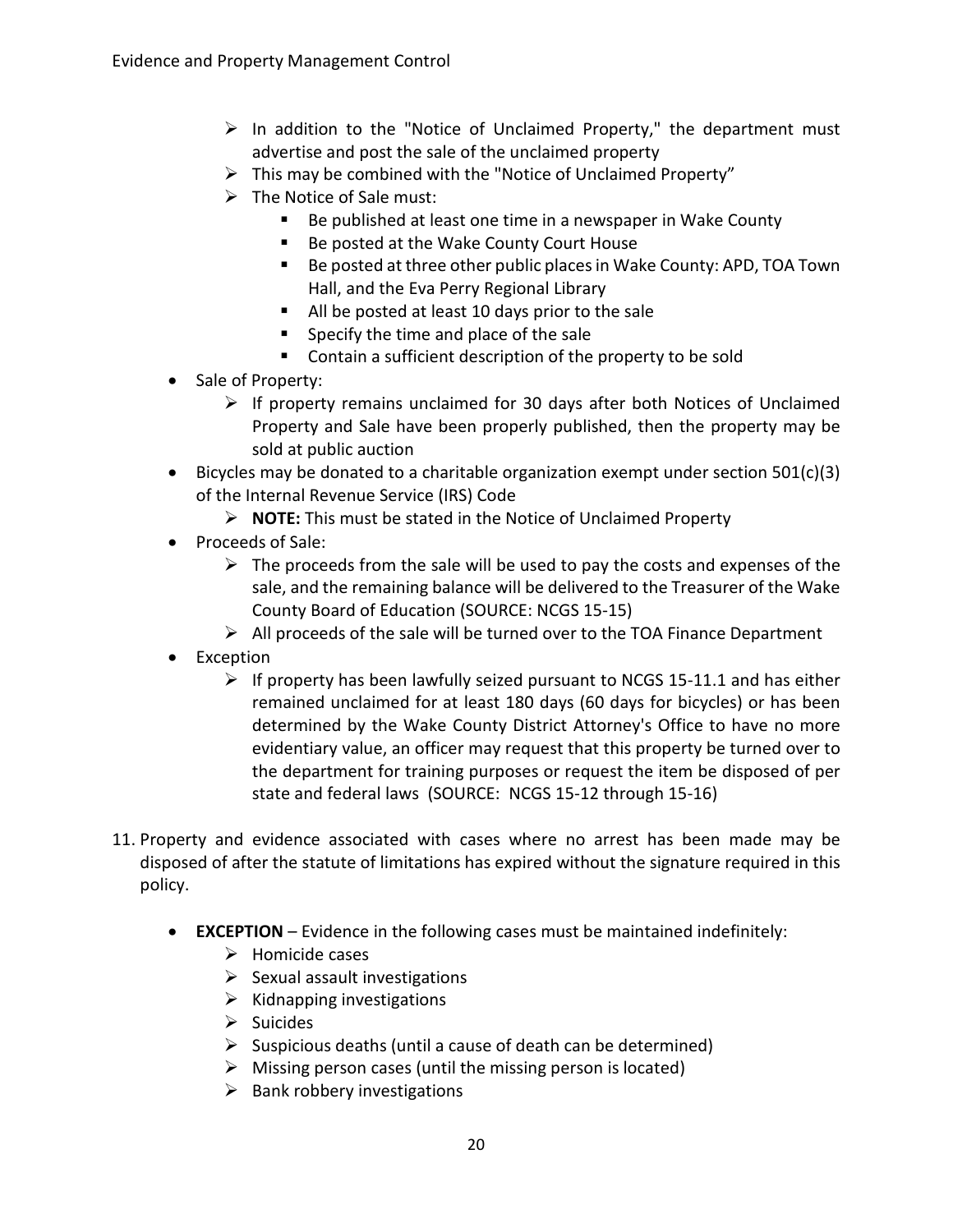- $\triangleright$  All felony investigations
- DNA/Biological evidence (SOURCE: NCGS 15A-268(a1))
- 12. Found, "unlawful" property where no arrest has been or will be made, including recovered property controlled substances, can be destroyed after 120 days.
	- The Evidence Clerk will seek court authorization for each item before the destruction.
- 13. All destruction of property will be performed by the Evidence Clerk and witnessed by another employee.
	- All persons involved in the destruction of evidence will sign records attesting to the destruction and the signed records will be maintained in the evidence files.
	- Destruction of firearms, drugs, or controlled substances will require at least one armed, sworn police officer to accompany the Evidence Clerk.
	- All firearms will be turned over to the WCSO, pursuant to a court order.
		- $\triangleright$  Destruction of firearms will be completed in conjunction with the WCSO.
- 14. The investigating officer or assigned investigator in a case where evidence has been collected is responsible for obtaining the proper destruction order within 90 days after a disposition on the case has been rendered.
	- When the defendant is found guilty or has pled guilty, the officer will obtain a court order.
		- $\triangleright$  The evidence will be held for 14 days to allow for a notice of appeal to be filed.
		- $\triangleright$  If no appeal has been filed, the evidence will be destroyed according to law and departmental policy.
	- All evidence in a misdemeanor case with no known suspect will be held for two years from the date of the offense and then disposed of according to applicable regulations.
	- If the charges are dismissed or the defendant is found not guilty, the charging officer or assigned investigator will obtain a court order, and the evidence will be disposed of as soon as possible according to applicable regulations.
	- In a felony case where the defendant has pled or been found guilty, the officer will obtain a court order, and the evidence will be held for 14 days to allow for a notice of appeal to be filed.
		- $\triangleright$  If no appeal has been filed, the evidence will be disposed of according to applicable regulations.
	- If the charges are dismissed or the defendant is found not guilty, the officer will obtain a court order within 90 days of adjudication, and the evidence will be disposed of as soon as possible according to applicable regulations.
	- Exceptions:
		- $\triangleright$  NCGS 15A-268(a1)) requires that "a governmental entity in the custody of evidence shall preserve any physical evidence that is reasonably likely to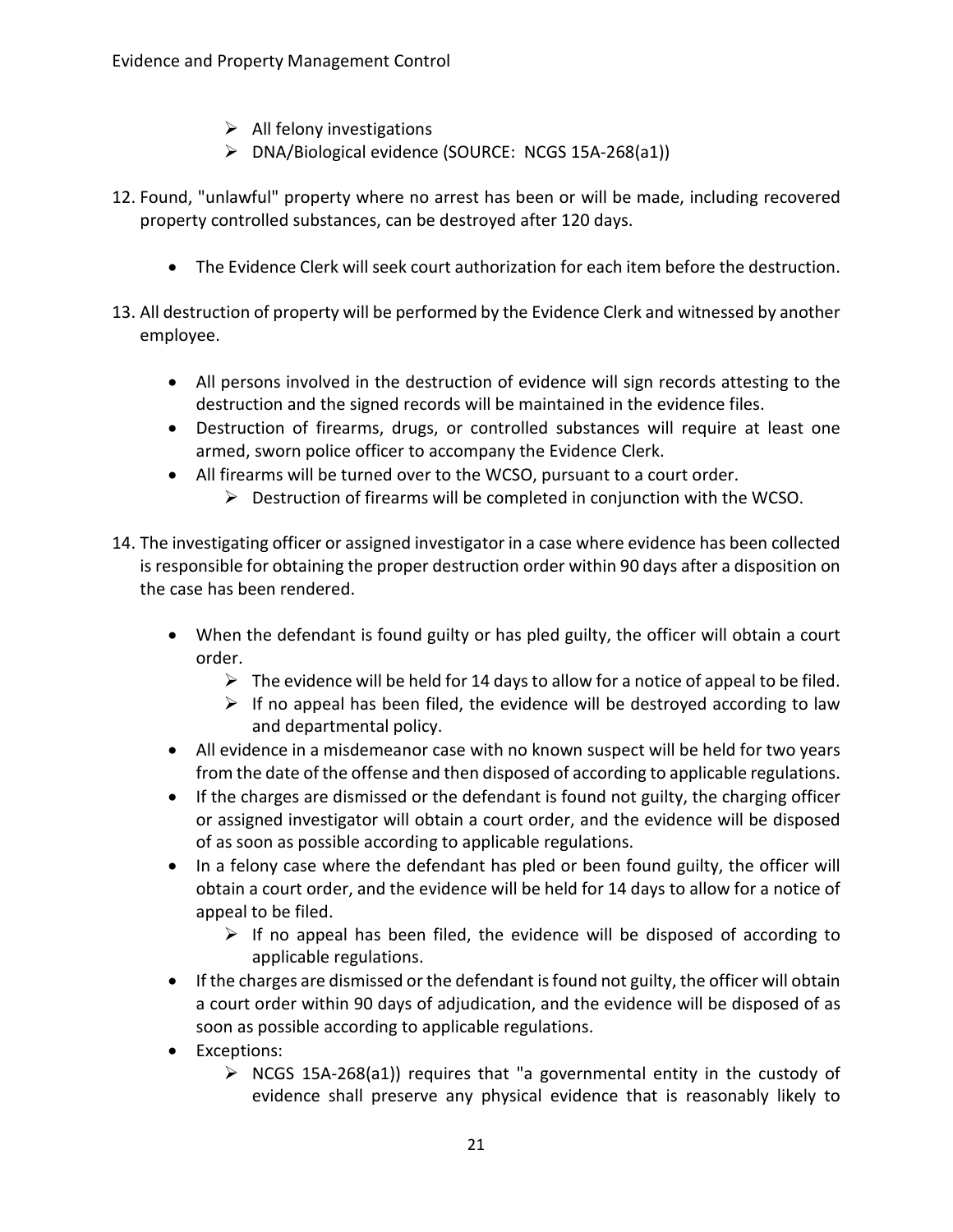contain biological evidence collected in the course of a criminal investigation or prosecution"

- $\triangleright$  NCGS 15A-268(a2)(3) requires that "for conviction of an offense requiring sex offender registration, the evidence must be preserved by the governmental agency during the period of incarceration and any period of mandatory supervised release or probation"
- $\triangleright$  NCGS 15A-268(a2)(2) requires for a conviction of a "violent felony the evidence shall be preserved during the period of incarceration except when there is a guilty plea, then the evidence shall be preserved for three years"
- $\triangleright$  NCGS 15A-268(a2)(1) requires the biological evidence from a conviction resulting in a sentence of death be preserved until execution
- 15. The CID Persons Crimes Superviosr will be responsible for determining the disposition of the evidence in the event that the assigned officer or investigator is no longer employed by the department or unavailable to do so.
- 16. Annually, the CID Persons Crimes Supervisor will complete a documented review of all DNA evidence related to a homicide, rape, or any other case deemed appropriate to determine if there is a need to re-submit DNA evidence to the lab for data bank comparison. (**NOTE:** The Persons Crimes Supervisor is responsible for re-submitting identified DNA evidence to the lab as outlined in this General Order and any other applicable written directive.)
	- This review may be a part of the annual cold case investigation review as outlined in General Order 1101 – *[Criminal Investigations](https://powerdms.com/link/APEXPD/document/?id=444156)*.
		- **NOTE:** If there is no DNA evidence to review, this must be noted in the review.
	- The review will be completed and submitted to the Chief of Police through the chain of command no later than February 25th of the year following the period subject to the review.
		- $\triangleright$  This date may be extended with the written approval of the Chief of Police.
- 17. Property Returned to Owner:
	- If approved by the Wake County District Attorney's Office or US Attorney's Office, an effort will be made to return evidence not needed for prosecution back to its rightful owner as soon as possible and after it has been photographed and processed as outlined in General Order 802 – *[Collection and Preservation of Evidence](https://powerdms.com/link/APEXPD/document/?id=448884)*
- 18. Property Turned Over for Use of the APD: (84.1.4)
	- Any officer who investigates a case that includes evidence or property that the department may use will forward a memorandum describing the particulars of the case and the intended use of the property to the Chief of Police through the chain of command, prior to requesting the property through the courts
		- $\triangleright$  A copy of all related case documents will be included with the request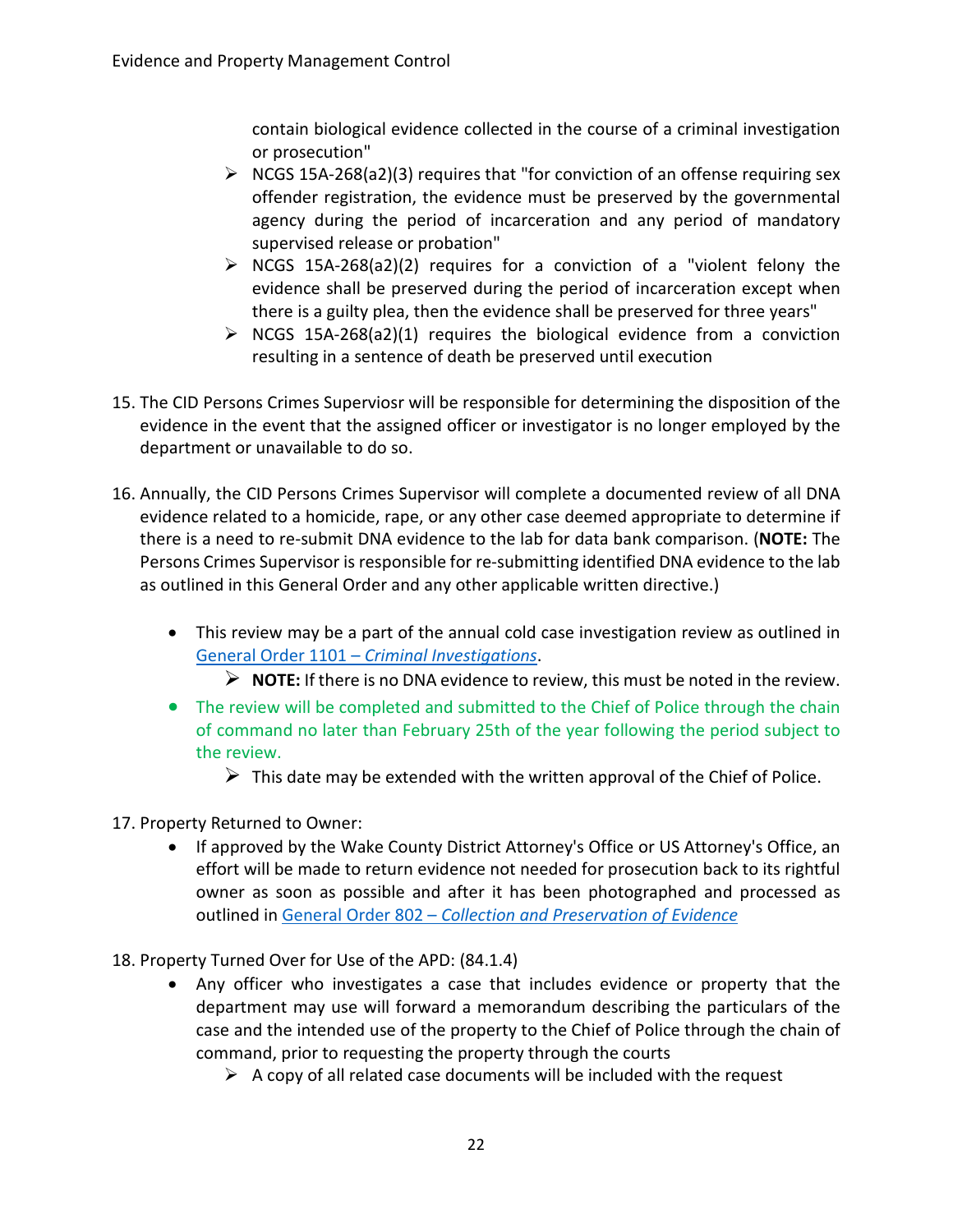- Upon specific court order, confiscated or found property may be released to the department for use in its official duties
- Any property turned over to the department will be accounted for in department inventories and/or records by the Administrative Division Commander, another appropriate Division Commander or designee
- The division, section, unit or employee to which the property is assigned is responsible for the security and accountability of any items, as with all other property assigned to the division
- Weapons turned over to the department are the responsibility of the Range Master
- The department may accept narcotic training aids from the US Drug Enforcement Agency (DEA) as outlined in [General Order 1701 –](https://powerdms.com/link/APEXPD/document/?id=604867) *Canine (K-9) Unit Program* for training purposes
	- $\triangleright$  The department does not accept and prohibits the use of explosives for training or investigative purposes

## 19. Return of Property

- If known, the property owner will be sent a certified letter by the Evidence Clerk, which includes a description of the property and indicates the deadline for retrieving the property.
	- $\triangleright$  If the owner cannot be located or will not come to retrieve the property, it will be disposed of in accordance with this General Order and applicable laws.
- When evidence or property is returned, the owner must sign form F801 *Evidence/Property Control* or electronic Property and Evidence Voucher and form F801e – *Property Release to Owner Form.*
- Firearms that are obtained in any way, for any reason, will only be returned after an effort is made to verify proof of ownership and after verifying the legal ability of the owner to possess the weapon through a criminal records check and verification that no court orders are in effect prohibiting the possession, such as a Domestic Violence Protective Order (50b), etc.
- If a firearm is returned, it will be unloaded and, if the return is accompanied by ammunition, the firearm will remain temporarily inoperable (zip tie, etc.) until the owner leaves the police facility. The Evidence Clerk may request the person be escorted out by an officer.
	- $\triangleright$  Prior to releasing a firearm, the Evidence Clerk will conduct a criminal history check to verify that the owner is not a wanted person, convicted felon, the subject of an active Ex Parte Order or a 50B Restraining Order, or in anyway prohibited from legally possessing a firearm.

#### **Inspections/Inventories/Audits**

- 1. Designated Property and Evidence facilities which will be inspected include:
	- The main Property and Evidence storage facility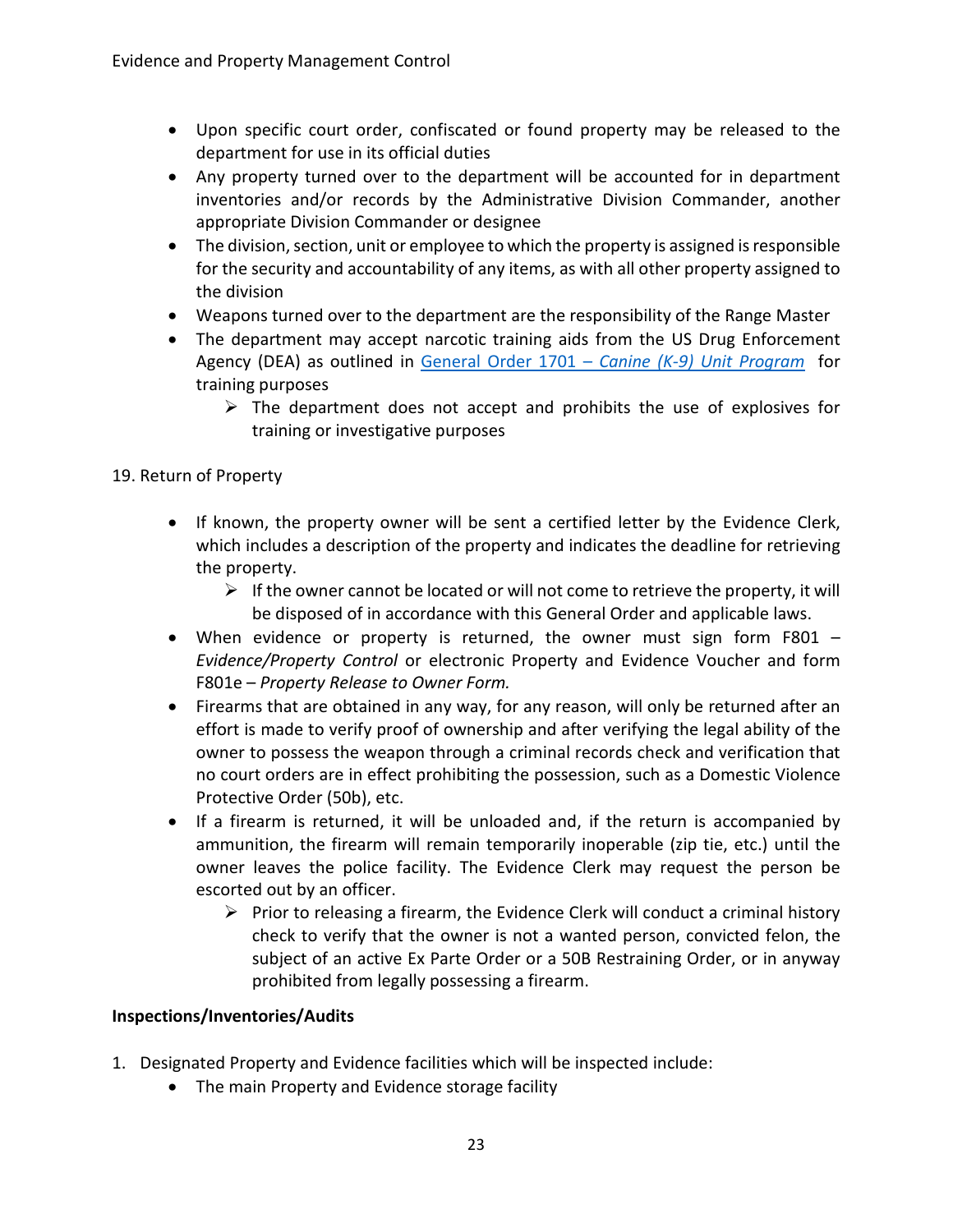- Secure storage locations located within the main storage facility
- Drop rooms
- Vehicle storage locations
- K-9 Unit Storage locations for controlled substance training aids
- Impound lots and Storage Buildings
- Any other storage locations in use by the department
- 2. The following inspections, inventories, and audits will be conducted:
	- Quarterly Inspection  $(84.1.6(a))$   $(84.1.6(d))$ 
		- The Administrative Division Commander or his/her designee will, on a quarterly basis, conduct an inspection
		- $\triangleright$  The inspection will not be announced, but will be conducted at random and include a variety of facilities and storage locations
	- Annual Audit (84.1.6 (c))
		- $\triangleright$  An annual audit will be conducted during the first quarter of the year by a supervisor designated by the Chief of Police
		- $\triangleright$  The auditor will not be assigned to the Administrative Division
		- $\triangleright$  The auditor will refer to and use CALEA Appendix K while conducting the audit
			- **NOTE:** Appendix K is located in the department's document management system (PowerDMS) under the CALEA Standards Manual tab
				- o The auditor will click on the most recent version, scroll down the manual tabs, click on the Appendix tab, and click on Appendix K
		- $\triangleright$  The inspection will not be announced but will include all facilities and storage locations
	- Change of Custodian Audit (84.1.6 (b))
		- $\triangleright$  An audit to ensure records are correct and properly annotated will be conducted whenever a new primary Evidence Clerk is appointed or assigned
		- $\triangleright$  The new primary Evidence Clerk and the Administrative Division Commander, or his/her designee with the approval of the Chief of Police, will conduct the audit
		- $\triangleright$  The auditors will refer to and use Appendix I while conducting the audit
			- **NOTE:** Appendix I is located in the department's document management system (PowerDMS) under the CALEA Standards Manual tab.
				- o The auditor will click on the most recent version, scroll down the manual tabs, click on the Appendix tab, and click on Appendix I
		- $\triangleright$  The audit will include a significant representative sampling of property, including high-risk items, and ensure that all records are current and properly annotated